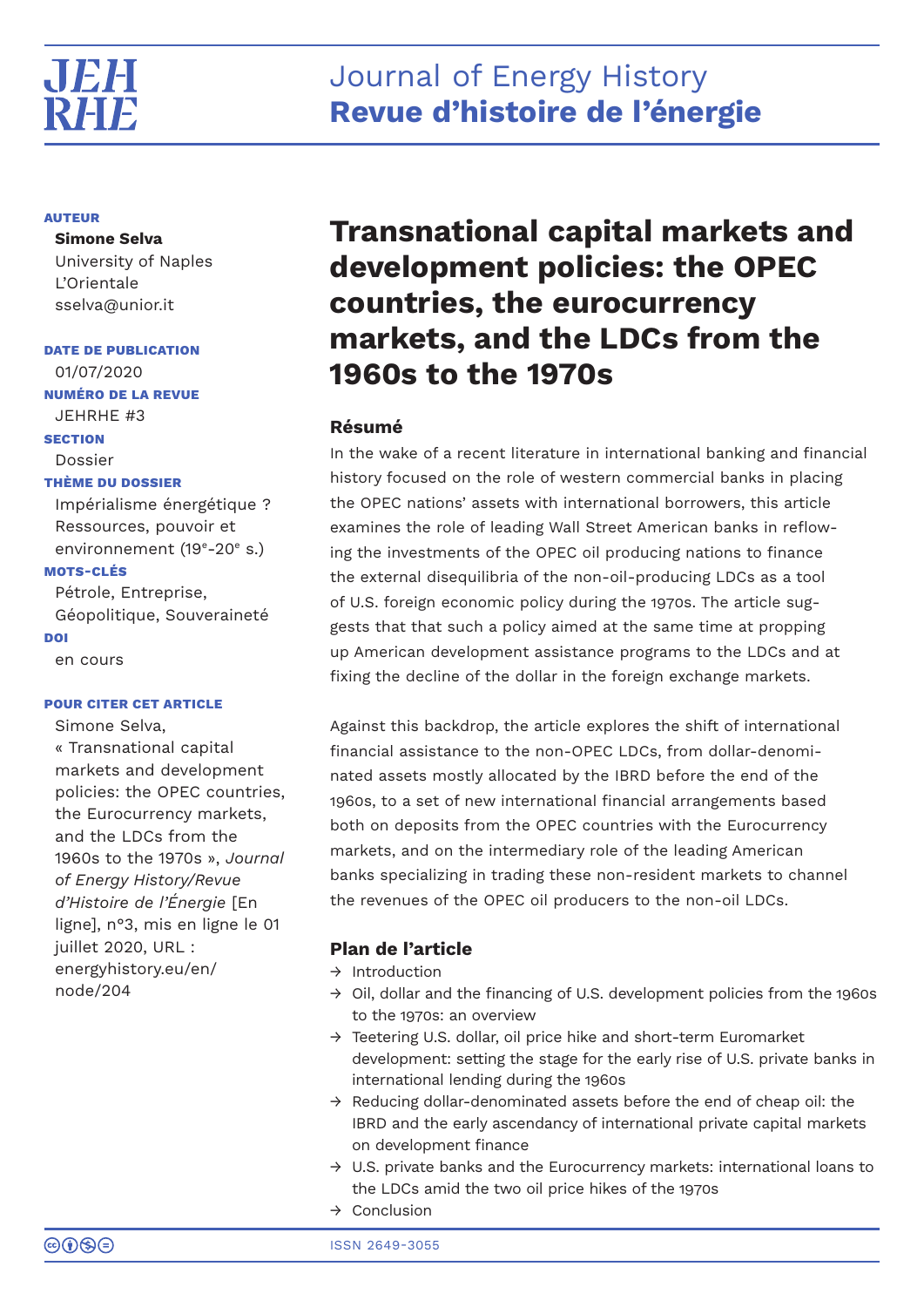## **INTRODUCTION**

The leading literature on the first oil crisis of the 1970s, along with that on the history of development assistance implemented by the advanced industrial economies towards the least developed countries (LDCs), as well as the few works on the U.S. foreign financial and monetary policies toward the LDCs since the 1970s thereafter,**<sup>1</sup>** all point to a set of widely-shared views on the energy crises of that decade and their link to the history of development assistance. First of all, they all point to the 1973 oil shock as the seminal event that lay at the origin of the decade's worldwide inflation. They make the argument that the first oil crisis triggered centrifugal effects on both the strength of the dollar in international markets and on the international trade and payments system that revolved around it.**2** This research trajectory has pinpointed the financial implications of the first and second oil crises on the international capital markets during that decade. The oil revenues accruing to the oil-producing nations united in the Organization of the Petroleum Exporting Countries (OPEC) as a result of the oil price hikes bolstered the role of OPEC countries as leading international lenders. Based on this premise, this literature has pinpointed varying hypotheses and negotiations conducted at the time between the industrial democracies, first and foremost the United States, and the OPEC countries on the recycling of their financial assets in the international economy. In particular, David Spiro focused attention on the U.S.-Saudi 1

negotiations to trigger the investment of Saudis oil revenues in U.S. securities.**3** Secondly, the literature on development assistance and U.S. foreign economic relations conveys a widely-shared view about the pivotal role of international economic institutions. The International Bank for Reconstruction and Development (IBRD) and the International Monetary Fund (IMF), as well as the regional development banks, shaped and nurtured the architecture of international financial assistance to the LDCs, not only in the first two post-war decades but also amid the gloomy 1970s, particularly at the turn of the decade.**4** These two research trajectories tackled the history of how the oil-producing countries

**4** On the role of the IMF see Manuel Pastor Jr., "Latin America, the Debt Crisis, and the International Monetary Fund", *Latin American Perspectives*, vol. 16, n° 1, 1989, 79-110; Raúl García Heras, *El Fondo Monetario y el Banco Mundial en la Argentina. Populismo, Liberalismo y Finanzas Internacionales* (Buenos Aires: Ediciones Lumiére, 2008); Raúl García Heras, "Multilateral Loans, Banking Finance, and the Martinez de Hoz Plan in Argentina, 1976-1981", *Revista de Historia Económica-Journal of Iberian and Latin American Economic History*, vol. 36, n° 2, 2018, 215-240. Claudia Kedar, "Salvador Allende and the International Monetary Fund 1970-1973: The *Depoliticisation* and *Technocratisation* of Cold War Relations", *Journal of Latin American Studies*, vol. 47, n° 4, 2015, 717-747; Claudia Kedar, *The International Monetary Fund and Latin America: The Argentine Puzzle in Context*(Philadelphia, PA: Temple University Press, 2013): Paul Kershaw, "Averting a Global Financial Crisis: The U.S., the IMF, and the Mexican Debt Crisis of1976", *The International History Review*, vol. 40, n° 2, 2018, 292-314; on the case of the IBRD see Sarah Babb, *Behind the Development Banks. Washington Politics, World Poverty, and the Wealth of Nations* (Chicago, IL-London: The University of Chicago Press, 2009), 102-108, 128 ff.; Patrick Allan Sharma, *Robert McNamara's Other Way: The World Bank and International Development* (Philadelphia, PA: University of Pennsylvania Press, 2017), 75-95; Claudia Kedar, "The World Bank Lending and non-Lending to Latin America: The Case of Argentina 1971-1976", *Revista de Historia Económica*-*Journal of Iberian and Latin American Economic History* vol. 37, n° 1, 2019, 111-138; on IDA and multilateral banks, much less investigated than the IBRD and IMF, see Christopher G.Locke, Fredoun Z. Ahmadi-Esfahani, "The origins of the International Debt Crisis", *Comparative Studies in Society and History,* vol. 40, n° 2, 1998, 223-246; see also Guillermo Perry, Eduardo Garcia, "The Influence of Multilateral Development Institutions on Latin American Development Strategies", *in* Gilles Carbonnier, Humberto Campdónico, and Sergio Tezanos Vázquez (eds.), *Alternative Pathways to Sustainable Development: Lessons from Latin America* (Boston-Leiden: Brill, 2017), 199-234.

**<sup>1</sup>** See for instance David E. Spiro, *The Hidden Hand of American Hegemony. Petrodollar Recycling and International Markets* (Ithaca, NY-London: Cornell University Press, 1999); Susan Strange, *Casino Capitalism* ( Manchester: Manchester University Press, 2015 [1986]); Alan R. Plotnick, "Third World Oil Problems and American Banks", *American Business Review*, 1, 1984, 1-7.

**<sup>2</sup>** The literature is too vast to summarize here: see for instance Elisabetta Bini, Giuliano Garavini and Federico Romero (eds.), *Oil Shock. The 1973 Crisis and Its Economic Legacy* (London: IB Tauris & Co, 2016); Charles S. Maier, "Malaise. The Crisis of Capitalism in the 1970s", in Niall Ferguson, Charles S. Maier, Erez Manela and Daniel Sargent (eds.), *The Shock of the Global. The 1970s in Perspective* (Cambridge, MA: Harvard University Press, 2010), 31 ff.; Daniel Yergin, *The Prize. The Epic Quest for Oil, Money and Power* (New York: Simon and Schuster, 1991).

**<sup>3</sup>** Spiro, *The Hidden Hand* (cf. note 1).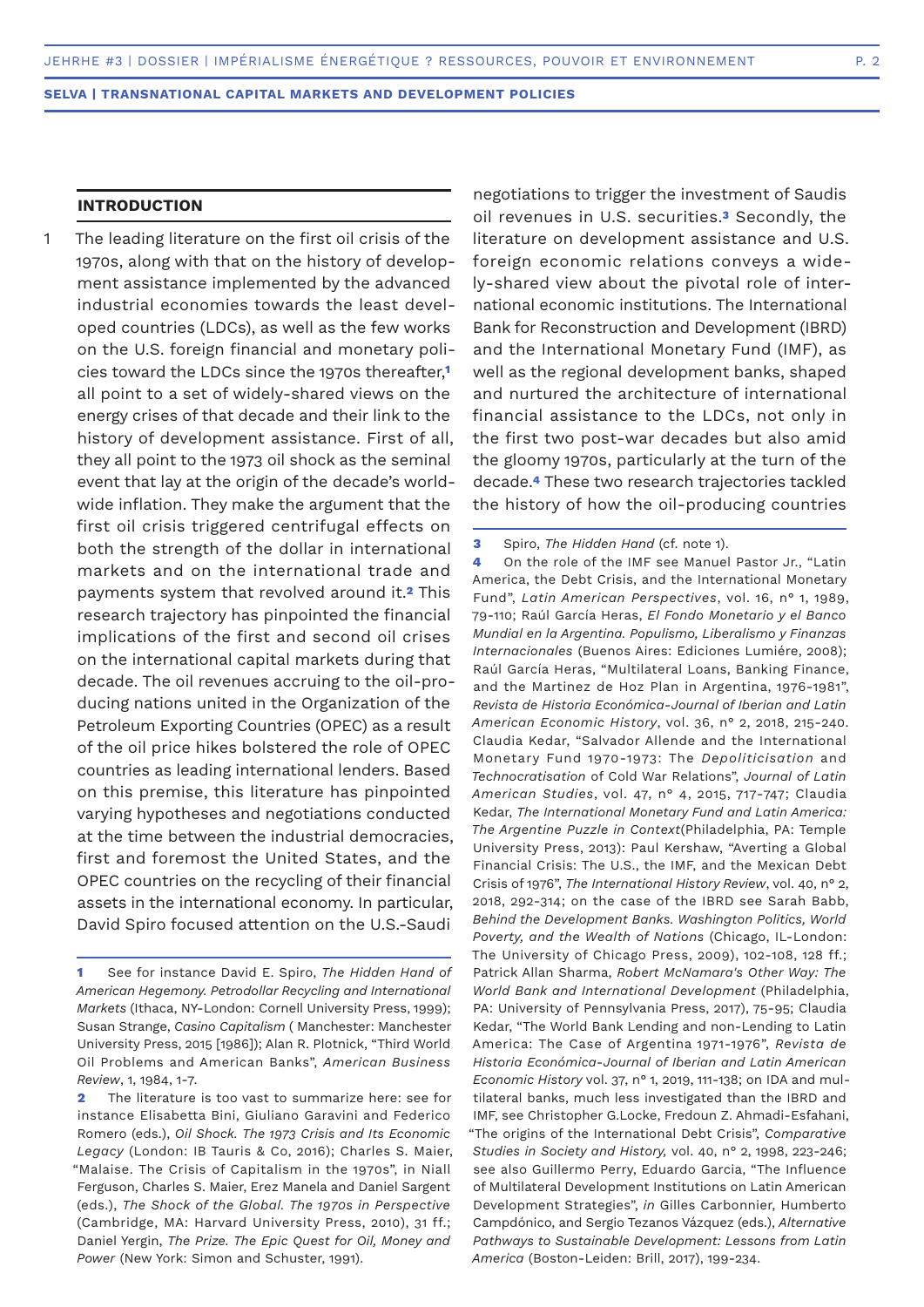reinvested abroad their financial assets. They analyze either their investments in Western nations' public debt's issues and securities, or their loans to the non-oil developing countries through the intermediary role of Bretton Woods international economic institutions and that of development banks. More recently, along the way of longstanding research interest on the role of western commercial banks in placing the OPEC nations assets with international borrowers,**5** a strand of studies in banking and financial history has reversed this research pathway. This line of research has started exploring contributions by the European commercial banks to the international investments of the oil-producing nations, from the end of Bretton Woods international monetary regime to the outbreak of the second oil crisis at the turn of the 1970s.**6** Continuing along this line of research, this article offers a first and partial reconstruction of the involvement of Wall Street commercial and investment banks in reflowing the OPEC financial assets to the non-oil LDCs from the first oil crisis up to the eve of the second oil shock. This exploration of the involvement of American private banking institutions in that recycling process is premised over two developments that featured the decade of the 1960s in international finance. On the one side the involvement of U.S. banks in the growth of short-term highly unregulated non-resident money markets on the European financial centres. The decade-long outflow of capital from American banks led U.S. bankers to soar their investment in non-resident currencies on European markets, the Eurodollar and other Eurocurrency markets, which offered

easier borrowing conditions and more lucrative lending terms. On the other hand, the late 1960s pressure on the value of the dollar in exchange markets stemmed in part from a large-scale inflow of dollars in world money supply. This was the result of dollar-denominated assistance programs allocated by the IBRD and the IMF to the non-oil LDCs. To U.S. policymakers it was a pressing need to provide the LDCs with continued economic assistance without straining the dollar in the foreign exchange markets. A wide variety of late-1960s U.S. initiatives in international monetary relations that included the setting up of Special Drawing Rights (SDRs), the currency of the IMF, and the involvement of largest American commercial banks in placing with international lenders the bonds and certificates issued by the World Bank to finance its development assistance programs, signalled this increased U.S. attention to the weakening of the American currency in foreign markets. They also point to Washington's search for measures to reduce the dollar's share in world money supply. This contribution pinpoints the shift of financial assistance to the non-OPEC LDCs, particularly the Latin American economies, from dollar-denominated assets allocated by the IBRD, the IMF and some federal agencies before the end of the 1960s, to a set of new international financial arrangements. These new arrangements were fuelled by deposits from the OPEC countries with the Eurocurrency markets and by the borrowing of the leading American commercial banks from these non-resident markets. These new financial dynamics are linked to both the increased U.S. attention to face up to the decline of the dollar in the foreign exchange markets and to continued American search to reduce the dollar's share in world supply.

Therefore, the article focuses on the staggeringly crucial role of U.S. banks in promoting such a shift from LDCs borrowing from international economic institutions to international lending by private banks during the decade of the 1970s. In so doing, owing to the stunning increase in the OPEC countries' deposits with the Eurocurrency markets after both the first and the second oil crisis, this contribution makes the argument that

2

**<sup>5</sup>** William R. Cline, *International Debt Reexamined* (Washington, DC: Institute for International Economics, 1995); Robert Devlin, *Debt and Crisis in Latin America. The Supply Side of the Story* (Princeton, NJ: Princeton University Press, 2016 [1990]).

**<sup>6</sup>** Carlo Edoardo Altamura, *European Banks and the Rise of International Financ*e*. The Post Bretton Woods Era*. London-New York (Abingdon-New York: Routledge, 2017). For a rather divergent approach focused on the role of private banks from developing countries in reflowing the OPEC nations assets to the LDCs through access to short-term unregulated money markets see Sebastian Alvarez, *Mexican Banks and Foreign Finance. From Internationalization to Financial Crisis, 1973-1982* (London: Palgrave Macmillan 2019), 1-31.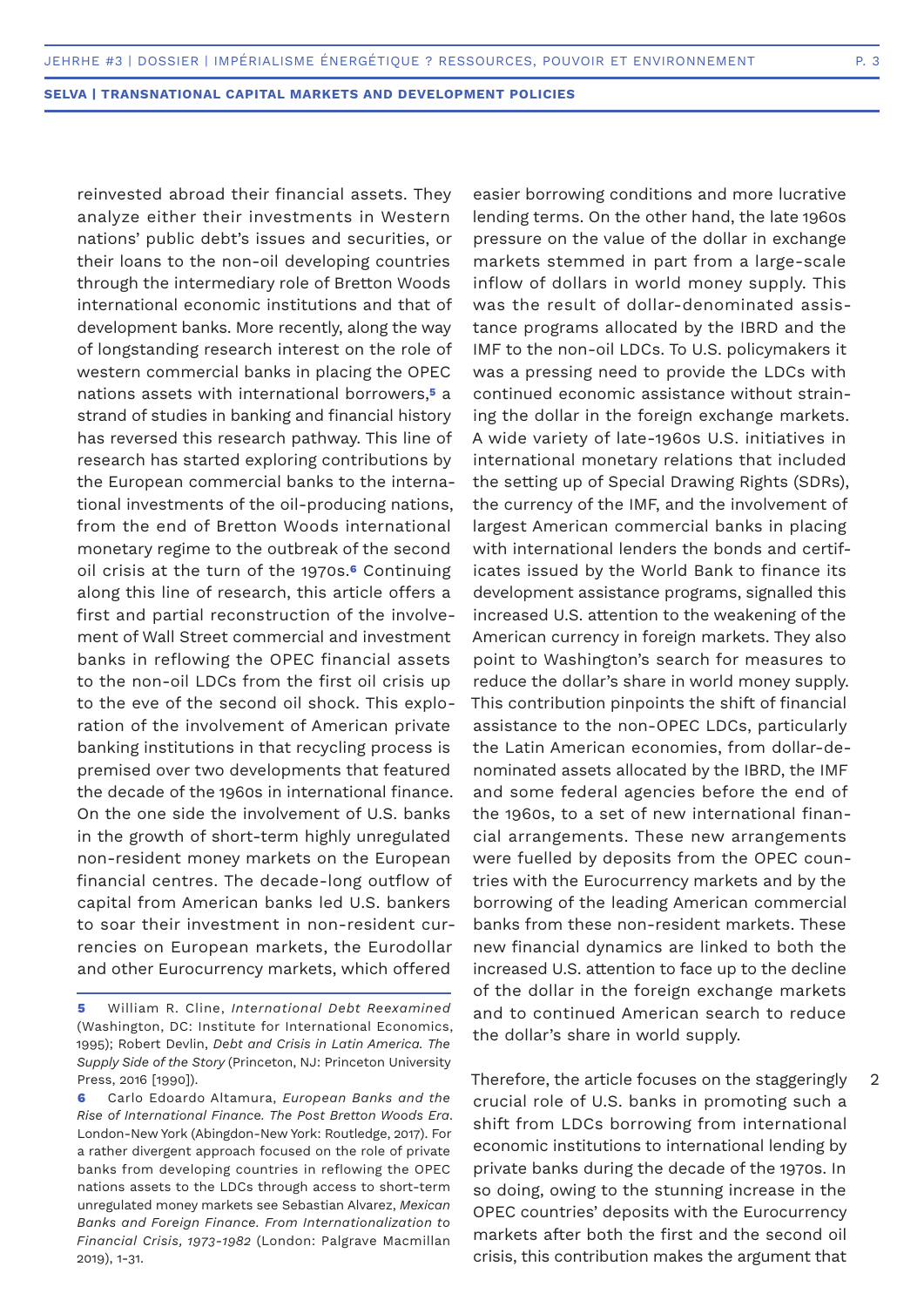3

**SELVA | TRANSNATIONAL CAPITAL MARKETS AND DEVELOPMENT POLICIES**

the OPEC oil producers financed the sovereign debt, the current account deficit, and international trade of the non-OPEC LDCs. They did so through a decisive intermediary role by the leading U.S. commercial and investment banks that specialized in trading Eurocurrency assets. Therefore, this article establishes a linkage between the investment of OPEC's oil revenues in high interest-sensitive and largely non-regulated international markets on the one hand and the increased exposure of U.S. commercial and investment banks to financing the foreign debt, balance of payments deficit, international trade and foreign currency reserves of the LDCs over the decade on the other hand. According to this reconstruction, during the 1970s the Eurocurrency markets, first and foremost their Eurodollar component, which accounted for the largest share in total Euro-loans, became the point of intersection between the OPEC countries' international investments and the international intermediary activities of the largest U.S. banks committed to financing the LDCs. Such a new role of non-resident Euromarkets and U.S. banks brought the American financial community to a center stage in shaping the foreign financial relations of the United States way before the meteoric rise of non-OPEC LDCs' liabilities to the 8 largest U.S. commercial banks at the beginning of the 1980s. Therefore this contribution suggests that America's largest commercial and investment banks were deeply involved in injecting money into the LDCs and overexposed to them way before the international debt crisis erupted. In other words, from the late 1960s through to the inauguration of monetary stringency by the newly appointed President of the U.S. Federal Reserve System Paul Volcker at the beginning of the 1980s, U.S. commercial and investment banks offered a critical contribution to the setting up and implementation of international financial arrangements alternative to U.S. currency-centered development assistance programs to the LDCs. This article explores the role of American commercial banks from the late 1960s through to the following decade to pinpoint the early overexposure of U.S. banks to the LDCs. However, it does not tackle the period following the 1979 historical decision of the U.S.

Federal Reserve Bank to uptick interest rates. At the time the U.S. banks overexposure to the LDCs borrowers soared as a result of peaking interest rates.

## **OIL, DOLLAR AND THE FINANCING OF U.S. DEVELOPMENT POLICIES FROM THE 1960S TO THE 1970S: AN OVERVIEW**

Before reconstructing the details of the story it is worth providing an overview of the macroeconomic developments of the time. From the second half of the 1960s through to the two oil crises of the 1970s it was registered a combined crumbling of stable oil and raw material prices in the world trade market, and an unfettered drop of the dollar in exchange markets with ever-growing U.S. balance of payments deficit and soaring U.S. foreign trade deficit. Moreover, this period featured continued outflow of dollar-denominated capital from the U.S. money markets to the very lucrative Eurocurrency markets.**7** Though in 1969 the U.S. government instituted a 10 percent reserve requirement on lending by the overseas branches of U.S. banks to U.S. resident banks and companies,**8** on the eve of the new decade capital outflows from the United States had hit hard the U.S. capital account. On the other hand, the weakening of the dollar in the foreign exchange markets and the appreciation of other leading currencies against the green currency increased the cost of U.S. imports and plunged the U.S. trade balance

**<sup>7</sup>** For further details and data on the interlocking relations among these different developments see Simone Selva, *Before the Neoliberal Turn. The Rise of Energy Finance and the Limits to US Foreign Economic Policy* (London: Palgrave Macmillan, 2017), 91-194.

**<sup>8</sup>** Division of International Finance of the Federal Reserve Bank of New York to the Board of Governors, Office Correspondence "Eurocurrency Reserve Requirements on Loans to U.S. residents by foreign branches of US banks", 30.10.1980, 5, in Federal Reserve Bank of New York Historical Archives, New York City, NY (henceforth FRBNYA), b. 553726, fold. Foreign Lending 1982; see also 95th Congress, 1st Session, Joint Committee Print, *Some Questions and Brief Answers about the Eurodollar Market. A Staff Study Prepared for the Use of the Joint Economic Committee Congress of the United States* (Washington, DC: US Government Printing Office, 1977), 13.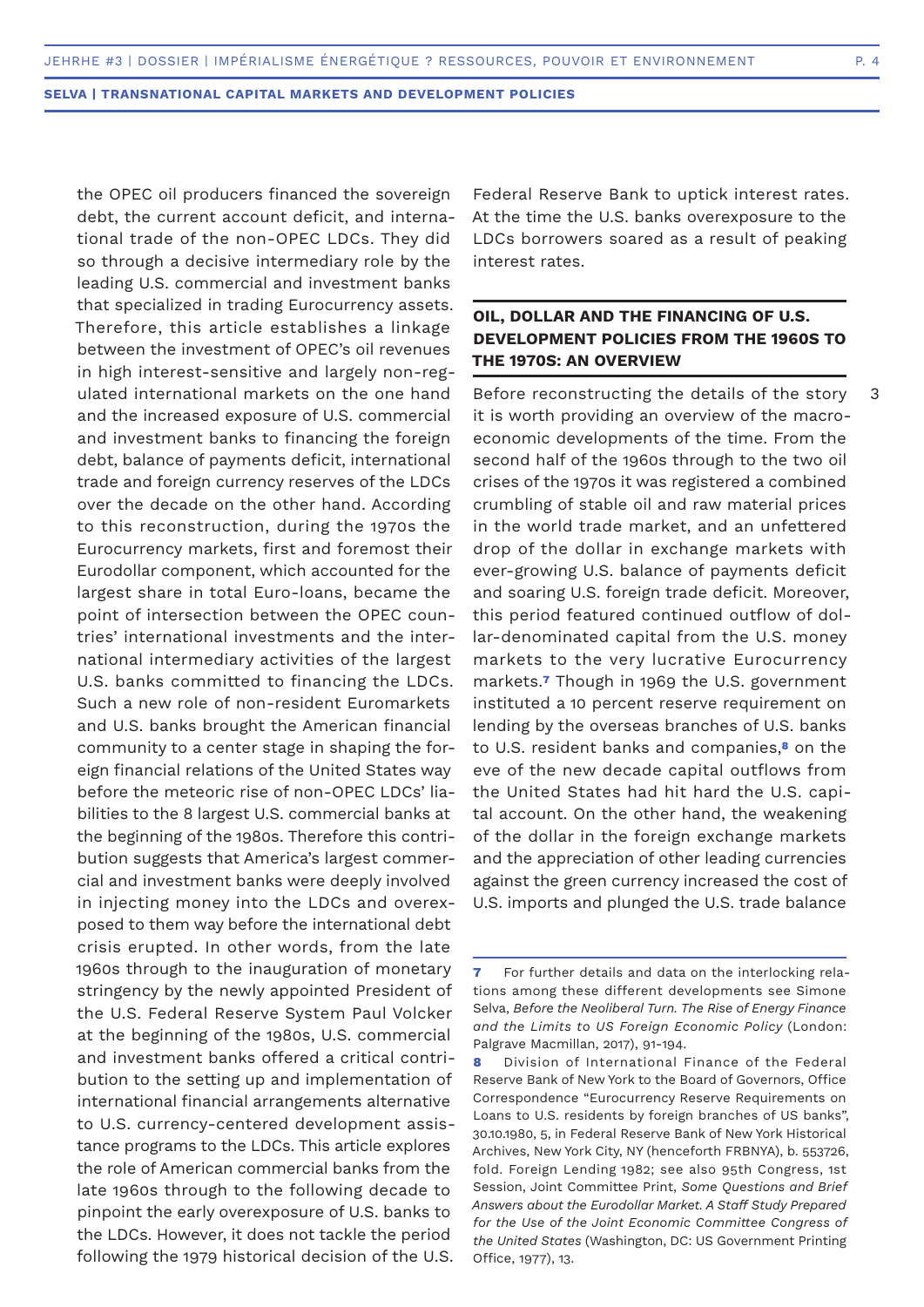into deficit.**9** Against this framework the system of world trade and payments revolving around the U.S. dollar as a means of payment began floating: a weakened dollar reduced dollar-earnings for the oil and raw material exporting developing nations. These countries were pushed on the periphery of world trade and forced to accumulate rising debts to reward their foreign suppliers of goods and services.

- These different developments and America's pressing need to search for diversifying international financial assistance to the LDCs out of dollar-denominated assets represent the broad framework in which took place the involvement of American banks, used to trading in the Eurocurrency markets and in channeling OPEC resources to the developing world. Prior to focusing on such role of U.S. banks, this article pinpoints the interconnection between the depreciation of the dollar in the foreign exchange markets and the long-lasting worsening of the U.S. balance of payments deficit, the growth of oil and other commodities prices, on the one side and American reaction to these developments. Accordingly, this contribution focuses on the U.S. search for international financial arrangements alternative to dollar-denominated assistance programs designed to help the nonoil LDCs resurrect their current account deficit. From the very late 1960s throughout the following decade, the U.S. government and the largest U.S. banks worked on establishing a set of development assistance policies toward the non-oil-producing LDCs and the highest capital absorbing Middle Eastern OPEC member states. These arrangements were designed to prevent the LDCs and Middle Eastern oil producers from falling apart from the international trade and payments system. Such search for establishing brand-new financial mechanisms was thought to be an alternative to official dollar-denominated development assistance programs carried out over the postwar decades by Bretton Woods development institutions such as the IBRD.**<sup>10</sup>** 4
	- **9** In 1971 the U.S. balance of trade registered an historical and unprecedented deficit.
	- **10** Patrick Allan Sharma, *Robert McNamara's Other Way. The World Bank and International Development* (Philadelphia,

Along this line of reasoning, section 3 briefly charts the combined development of declining U.S. dollar induced by short-term capital outflows from the United States. Besides, it pinpoints the growth of non-resident Eurocurrency markets and oil price rise in world trade markets in the second half of the 1960s. All these developments contributed to undermining dollar-denominated official assistance programs to developing countries. Through the case study of the IBRD, section 4 sums up the main features of development assistance during the late 1960s: at the time the weakening of the dollar caused by the two-fold crumbling of U.S. currency in exchange markets and rising instability in international oil prices prompted the United States to devise new development assistance programs to the non-oil LDCs. As these new arrangements were thought to be based on a currency diversification out of the dollar from the 1960s to the 1970s, the U.S. private banks were charged with pursuing this objective. Accordingly, at the end of the 1960s, they began placing bonds issued by the IBRD with several different national credit markets. During the 1970s, they bet on the Eurocurrency markets as a new form of currency diversification out of the dollar and as a way to sustain the value of the U.S. currency in the foreign exchange markets.**11** Section 5 pinpoints this commitment of the largest American commercial and investment banks: it makes the argument that since the first oil crisis, the bulk of the economic assistance to the non-oil LDCs was made of deposits by the OPEC oil producers with the Eurocurrency markets. The U.S. banks, used to trading in the Eurocurrency markets,

PA: The University of Pennsylvania Press, 2017). Devesh Kapur, John P. Lewis, Richard Webb, *The World Bank: Its First Half Century. Vol. 1: History* (Washington, DC: Brookings Institution Press, 1997); Katherine Marshall, *The World Bank. From Reconstruction to Development to Equity* (London-New York: Routledge, 2008).

**<sup>11</sup>** Though in Washington a wide-ranging debate on whether or not the Eurodollars should be counted to measure U.S. money supply, the vast majority of policymakers shared the idea that investing in the Eurodollar markets was a means of currency diversification out of the dollar; as a corollary to this interpretation, as much as any other Eurocurrency market the Eurodollar market was an instrument to contrast the decline of the dollar in the foreign exchange markets.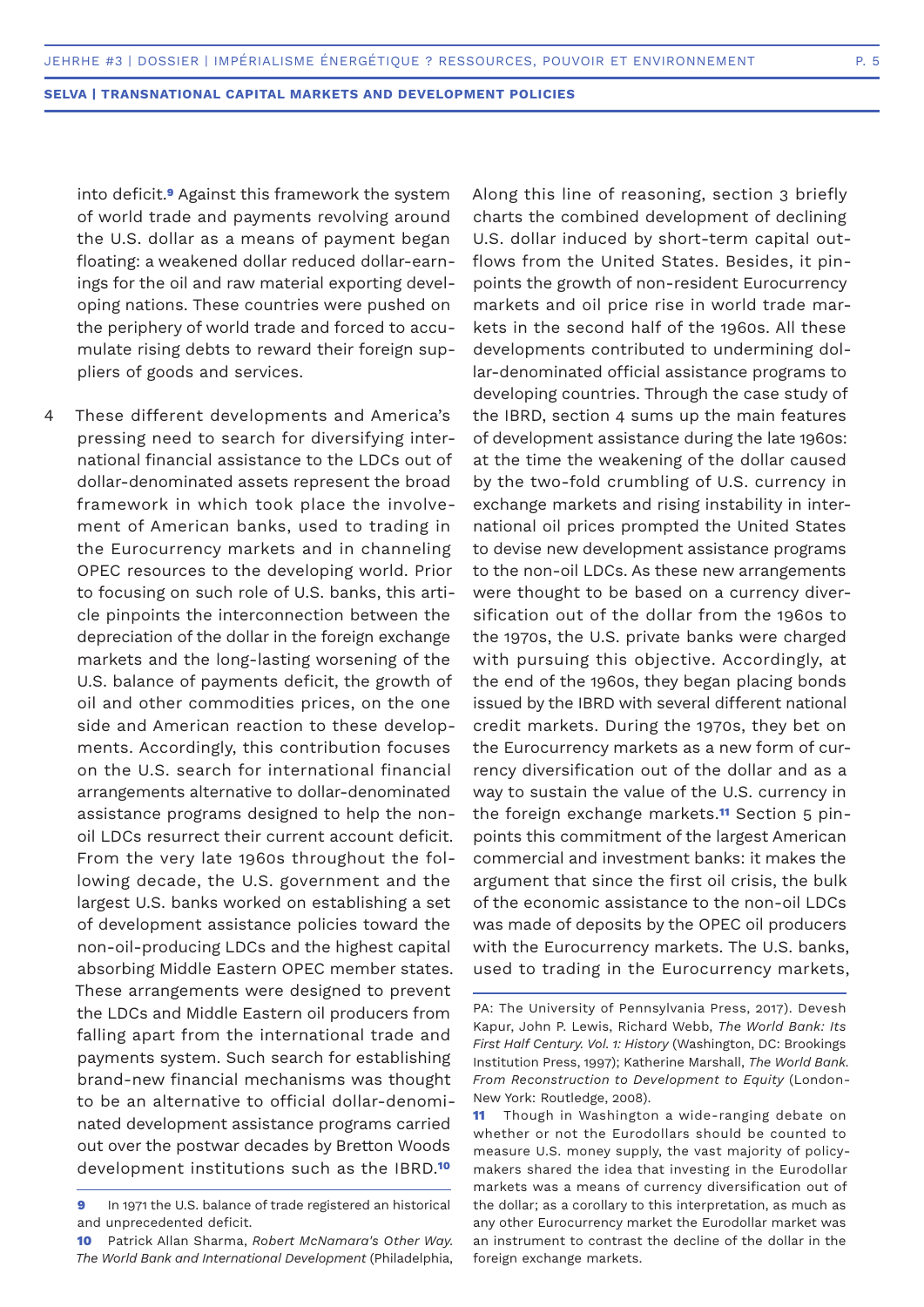played a crucial role in channeling such deposits to the non-oil LDCs. The epicentre of these lending activities were the Latin American developing countries, first and foremost Brazil and Mexico. This section provides fresh-new archival data about such interlocking between the oil producers' international financial investments, U.S. banking, and the Latin American borrowing nations. In the Conclusion, we round off by stressing continuities and discontinuities from the 1960s to the 1970s. In either decade, the pivot that underpinned the involvement of U.S. commercial banks in financing multiple and different development assistance programs such as the IBRD projects and international lending by transnational financial markets, was devising financial arrangements based on currency units or baskets of currencies alternative to the U.S. currency. This objective was pursued to align the financing of development policies with the support for the U.S. currency in international markets. On the other hand, this article stresses that the Eurodollar and other Eurocurrency markets had a strikingly different impact on the U.S. currency in the context of development assistance. During the late 1960s they contributed to weaken the U.S. currency. In contrast to it, by the mid-1970s, within the framework of the recycling of the OPEC international investments, the Euromarkets fit into the plot of financing the external position of the non-OPEC LDCs, without pressurizing the U.S. dollar and its value in exchange markets.

## **TEETERING U.S. DOLLAR, OIL PRICE HIKE AND SHORT-TERM EUROMARKET DEVELOPMENT: SETTING THE STAGE FOR THE EARLY RISE OF U.S. PRIVATE BANKS IN INTERNATIONAL LENDING DURING THE 1960S**

All along the 1960s the United States showed intractable incapability to resurrect the U.S. current account component of the U.S. balance of payments deficit. Under way since the very late 1950s, during the following decade the U.S. balance of payments deficit plunged the dollar into a seemingly intractable decline in exchange markets. The staggering expansion in short-term highly-liquid Eurodollar and 5

Eurocurrency markets highly contributed to the downward spiralling value of the U.S. currency. Under the Kennedy administration and throughout the 1960s, the United States set up a variety of measures to resurrect the U.S. balance of payments deficit. These measures mainly revolved around targeting the current account deficit and included discouraging U.S. overseas military expenditures to reduce the liabilities on the U.S. current account deficit. Likewise, the U.S. governments made arrangements to increase the assets of the current account position through export-promoting policies. On the other hand, federal authorities tackled the U.S. capital account position. They struggled to fix it up through preventing capital outflows for which they used measures such as the Voluntary Foreign Credit Restraint Program (VFCR), an initiative seeking to limit the increase of foreign loans and investments of U.S. private financial institutions. Established in 1965 as a balance of payments deficit-correcting measure, the VFCR was strengthened in 1968, and still under operation in the early 1970s.**12** This string of measures on both the current and the capital account failed to reduce the outflow of U.S. dollar-denominated assets and to stabilize the U.S. balance of payments. This failure can be blamed on the parallel growth of the Eurocurrency markets. The Euromarkets were assets denominated in currencies other than that of the country where they were traded. As non-resident currencies, they were neither bound to reserve requirements or interest ceilings, nor did they have to pay local or federal taxes in the United States. They took advantage from such condition of non-resident assets to increase their competitive edge on financial assets and transactions subject to national regulations and costs.

**<sup>12</sup>** The literature on this and other measures signed into law in the 1960s in support for the U.S. capital account position such as the Interest Equalization Tax enacted in 1964 is abundant. On the VFCR Program see Rachel Strauber, "Voluntary Foreign Credit Restraint and the Nonbank Financial Institutions", *Financial Analysts Journal*, vol. 26, n° 3, 1970, 10-12, 87-89; Board of Governors of the Federal Reserve System, *Annual Report 1972* (Washington, DC: Federal Reserve System, 1973), 191-194; See also Carnegie Mellon University Archives, Allan H. Meltzer Papers, Federal Reserve Research, Board of Governors Minutes, b. 43, fold. 23.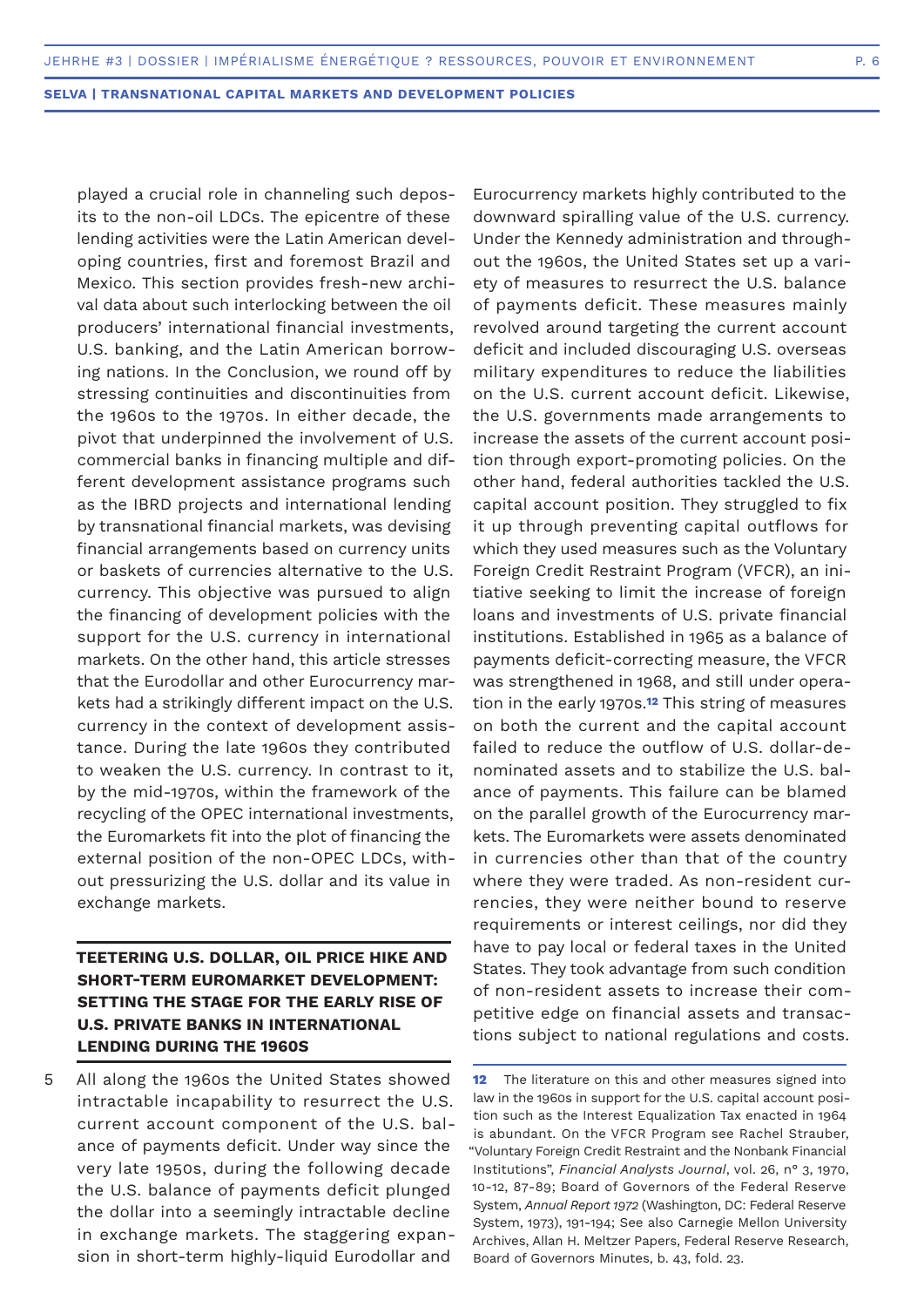7

**SELVA | TRANSNATIONAL CAPITAL MARKETS AND DEVELOPMENT POLICIES**

During the late 1960s and for most the 1970s they could profit from an exceptionally performing competitive advantage over the interbank markets and other resident-currency national markets. Besides, in the case of U.S. investors and the overseas branches of U.S. banks trading in the Euromarkets, they were not subject to the Federal Deposit Insurance Corporation (FDIC) regulations.**13** As such, the Eurocurrency markets could at the same time offer lucrative interest rates on depositors and concede very competitive loan rates to borrowers. Owing to growing international investments of U.S. corporations, increased U.S. military spending overseas, and large holdings of dollar assets by non U.S. residents in Europe and elsewhere, the dollar component of the Euromarkets, the so called Eurodollars, accounted for the largest share in total Eurocurrency assets. Since the early development and expansion of the Eurocurrency markets in the first half of the 1960s, Eurodollar deposits, excluding interbank Eurodollar placements, reached a total of some \$ 5 billion out of an aggregate Eurocurrency market of roughly \$ 7 billion.**14** In the second half of the decade, U.S. measures to discourage foreign investments of U.S. resident banks and companies, and loans of U.S. banks to foreign borrowers, stimulated short-term capital flows from the United States to the Eurodollar markets. Monetary tightening in the United States in 1967, wide-spread rise in U.S. domestic interest rates, and the parallel credit crunch the following year prompted U.S. banks to increase their borrowings from the Eurodollar markets to finance the U.S. economy, thus leading to temporarily reverting such outflow of dollar assets from the United States.**<sup>15</sup>**

The U.S. Federal Reserve was aware of these dynamics: the American central banks' 6

policymakers noticed that monetary tightening could cause a credit crunch and prompt U.S. domestic banks to borrow even larger amount of money from the Eurodollar markets. According to the Fed this increased borrowing by U.S. banks from the Eurocurrency markets could push up the Eurodollar rates. In turn this upswing in demand for unregulated European money markets could make the Euromarkets an investment outlet attractive to American and other international investors.**16** During the decade of the 1960s and into the first half of the following decade, this combined capital outflow from the United States of short-term dollar-denominated assets and rising borrowing from the Eurodollar market by U.S. resident banks coincided with a period of shrinking U.S. balance of payments deficit. Besides, during that decade, capital flight from the United States hit further the value of the U.S. dollar in exchange markets.**<sup>17</sup>**

Such sequential capital outflow, increased borrowing by U.S. banks in foreign capital markets, plunging dollar in exchange markets, and sinking U.S. balance of payments deficit paired with a steady rise in oil prices way before the quadrupling of oil prices since 1973. A first substantial increase in the posted price of oil occurred as early as 1967;**18** then, free-market crude petroleum prices hiked up in 1971.**19** Certainly, there was a linkage between these trends: the unfettered weakening of confidence in and depreciation of the U.S. dollar, the currency in which most oil transactions and payments were traded, critically contributed to the early increase in petroleum prices. On the other hand, a variety of events crucial to the history of international monetary and financial relations in the

**<sup>13</sup>** FRBNYA, Paul Meek to Paul Volcker, Office Correspondence "The Euro-banking System: Its Relation to Monetary Policy", 18.08.1978, in FRBNYA, b. 553726, fold. Foreign Lending 1982.

**<sup>14</sup>** Norris O. Johnson, *Eurodollars in the New International Money Market* (New York: First National City Bank, 1964), 8. **15** See Morgan Guaranty Trust Co., *Business Week*, 21.02.1970: monographic issue on "The Money Machine Magic of Eurodollars".

**<sup>16</sup>** FRBNYA, b. 553726, fold. Foreign Lending 1982.

**<sup>17</sup>** See unpublished statistical data in Federal Reserve Bank of New York, "Statistical Background Material", 09.08.1976, in FRBNYA, Central Files, b. 616276, fold. Financing Facility OPEC 1974.

**<sup>18</sup>** Board of Governors of the Federal Reserve System, *Annual Report 1974* (Washington, DC: Federal Reserve System, 1975), table A 66.

**<sup>19</sup>** UNCTADstat, "Free market commodity price indices, annual, 1960-2010" (price indices 2000=100). Url: http:// unctadstat.unctad.org/wds/TableViewer/tableView.aspx- ?ReportId=30727 (accessed May 20/5/2015).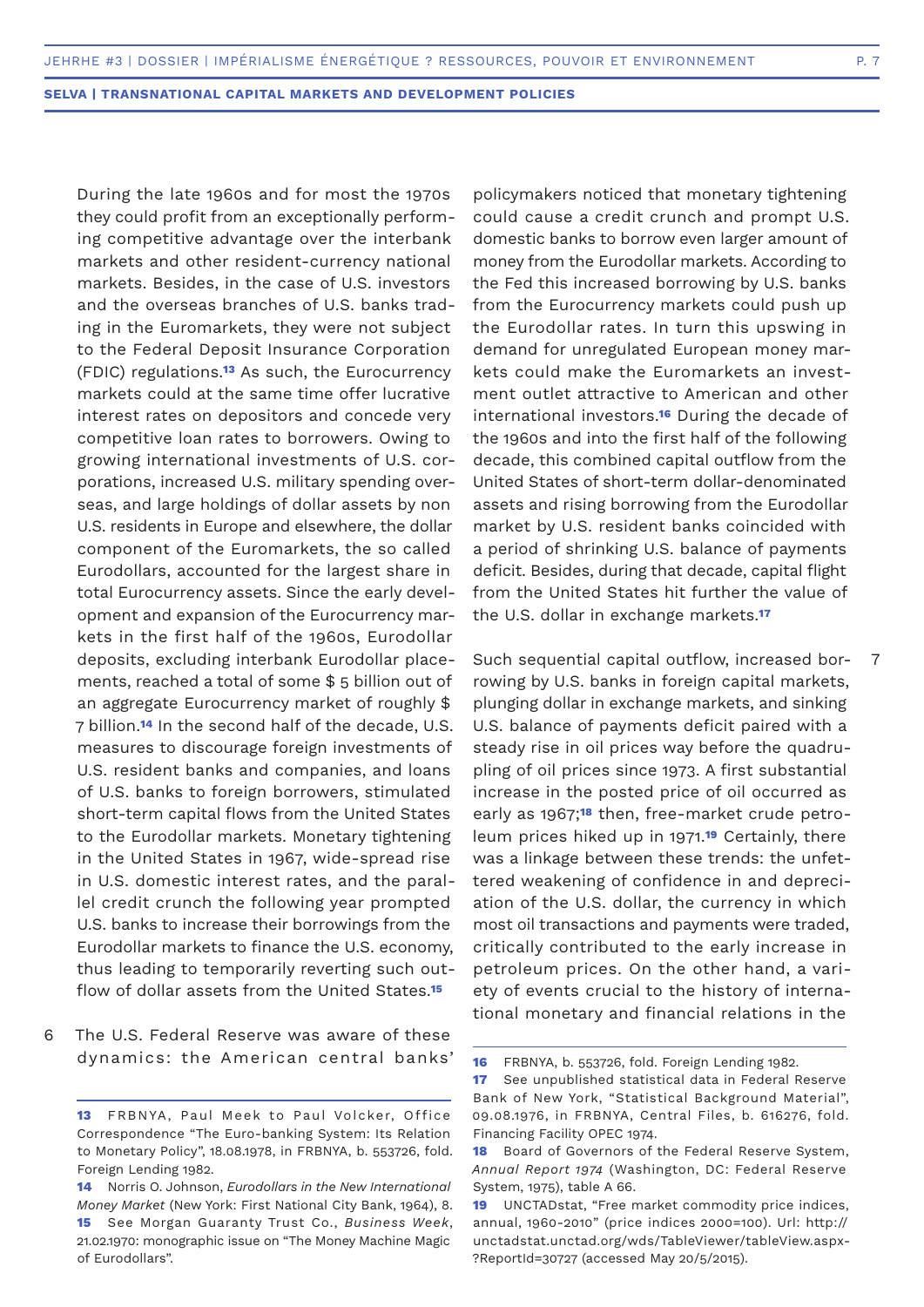late 1960s as the Suez Crisis, the 1968 gold crisis and the 1967 devaluation of the British Pound added to the inflationary impact of such combined oil price hikes and capital flight from the U.S. money market already underway.**20** These events added to the increase in the dollar component in world money supply and overlapped with ongoing shifts in money markets from fixed or adjustable assets to short-term, largely unregulated and inflation-sensitive Eurocurrency instruments. These transformations went all in the same direction of hurting the dollar's rate in exchange markets, ravaging the U.S. balance of payments and setting conditions for inflationary strains across the international economy. Neither policies implemented throughout the 1960s by the Kennedy and Johnson administrations to resurrect the capital and current account positions of the U.S. balance of payments proved to be effective. Neither measures to curb capital outflow nor initiatives to cut overseas military expenditures while increasing foreign military sales halted the sinking of the U.S. balance of payments. The resulting weakening of the dollar in exchange markets and soaring U.S. balance of payments deficit brought the issue of reducing the dollar component in world money supply to center stage both in the late decade debate on the reform of the international monetary system**21** and in the discussions on the creation and use of the IMF's currency, the Special Drawing Rights (SDRs). The SDRs, established in 1968, were to cope with the monetary and financial consequences on the dollar and international payments of wobbling fixed exchange rates and soaring posted prices of commodities in international markets. Their creation stemmed from widespread U.S. concerns in international monetary affairs to devise a new international reserve unit to supplement dollar-denominated

international liquidity. The creation of a new reserve unit was supposed to reduce the share of the U.S. dollar in world money supply and push up the value of the U.S. currency in exchange markets.**22** Increased American concern for the decline of confidence in and value of the dollar in international exchange markets not only underpinned the debate on the reorganization of the international monetary system. Indeed, it also prompted American elites to seek means of payment alternative to the U.S. currency to forestall such rise of the dollar share in world money supply and to prevent its role of reserve currency from fading away. It is worth placing against this new backdrop of international monetary relations both the rapid ascendancy of U.S. commercial and investment banks in shaping the late 1960s official development assistance programs implemented under the aegis of the World Bank and, more importantly, the critical contribution of the largest U.S. private banks since 1974 to the recycling of the OPEC countries dollar-denominated oil revenues. In the first case, the American banking system and some European private commercial banks financed the IBRD development assistance programs. They pursued this objective by placing bonds and securities issued by the IBRD with international investors used to trading financial assets denominated in currencies other than the U.S dollar. On the other hand, during the 1970s the U.S. and European private banks financed the international trade, foreign debt and current account deficit of the Latin American debtor nations by drawing on the OPEC countries' oil revenues invested in non-resident Eurocurrency markets. In either case, the functioning of these financing mechanisms permitted to finance development assistance without pulling liquidity from dollar-denominated assets, thus helping to reduce the share of dollars in

**<sup>20</sup>** For further details on these events and how they played out in the development of inflationary strains in the international economy see Selva, *Before the Neoliberal Turn*, 91-194 (cf. note 7).

**<sup>21</sup>** On the lengthy discussions on the reform of the international monetary system the literature is abundant. A key reference work is Harold James, *International Monetary Cooperation since Bretton Woods* (Washington, DC-New York-Oxford: IMF-Oxford University Press, 1996), 228-259.

**<sup>22</sup>** Howard M. Wachtel, *The Money Mandarins. The Making of a Supranational Economic Order* (London: Pluto Press, 1990), 78; James, *International Monetary Cooperation since Bretton Woods,* 172 (cf. note 21). Graham Bird, *The IMF and the Future. Issues and Options Facing the Fund* (London-New York: Routledge, 2003), 267 ff.; Christopher Wilkie, *Special Drawing Rights (SDRs). The First International Money* (Oxford: Oxford University Press, 2012), 34 ff.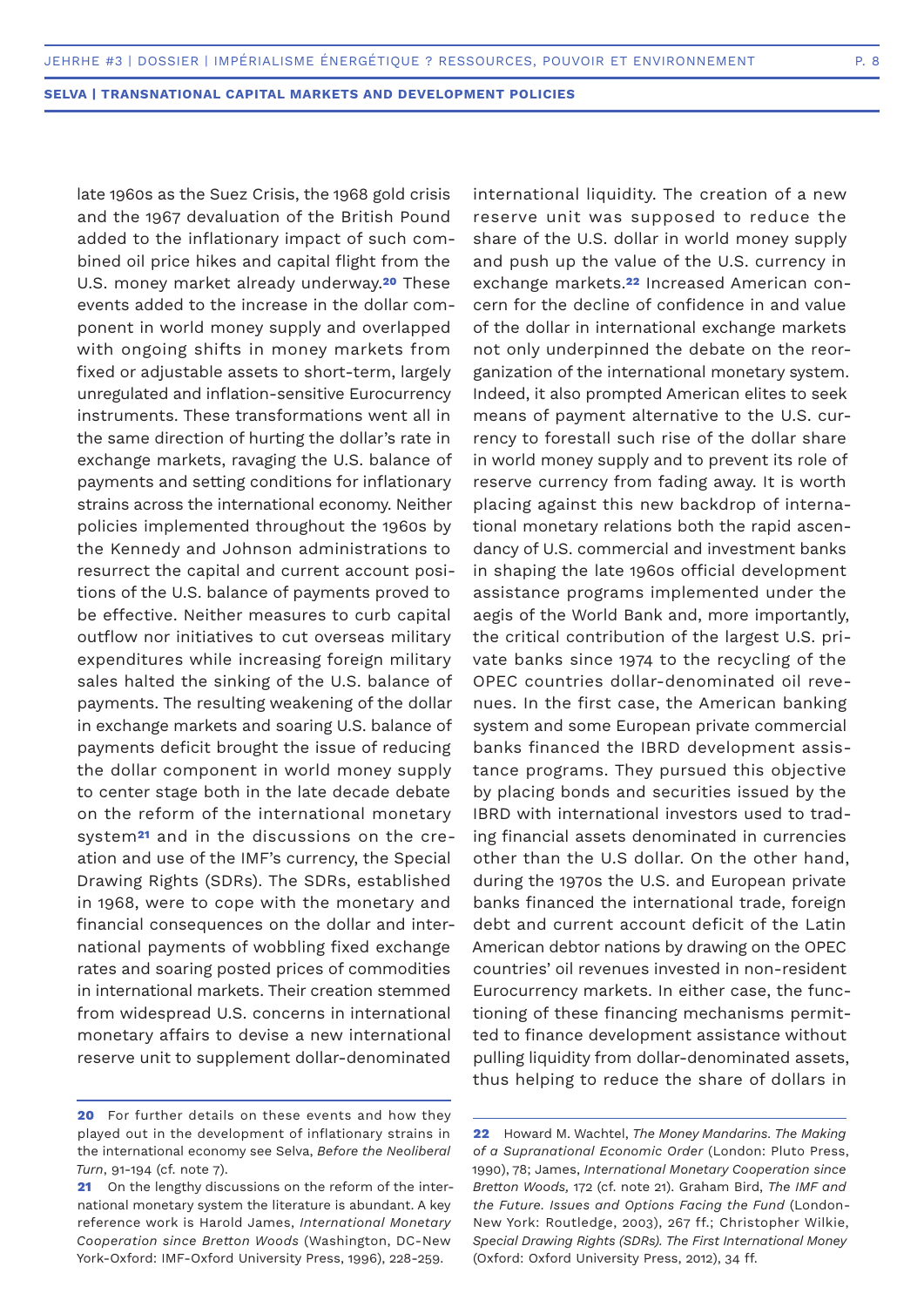world money supply. Unmistakably the U.S. commercial and investment banks played a critical and pivotal role in the pursuit of this objective. The growing share of commercial bank lending and the decline in export credit and Official Development Assistance (ODA) from 1960 to 1983 tracks this development in the medium term.**<sup>23</sup>** The next two sections explore the critical role of U.S. commercial and investment banks in trying to resurrect the value of the U.S. currency in the foreign exchange markets first through the aforementioned new fund-raising policy carried forward by the IBRD, and later on through their full involvement in channeling the OPEC financial assets to the largest debtor nations via the Eurocurrency markets.

## **REDUCING DOLLAR-DENOMINATED ASSETS BEFORE THE END OF CHEAP OIL: THE IBRD AND THE EARLY ASCENDANCY OF INTERNATIONAL PRIVATE CAPITAL MARKETS ON DEVELOPMENT FINANCE**

From the postwar decade to the 1960s both U.S. government's official assistance, and the widespread financial involvement of the IBRD in nurturing development assistance programs to the non-oil-producing LDCs had rested on two linchpins: the stability of posted prices of oil in world trade markets and that of the dollar in exchange markets. Based on these two conditions, during those decades neither the non-oil LDCs current account deficit grew staggeringly owed to sudden changes in oil prices, nor were the institutional financial assistance programs established at international level in support for the LDCs reshaped to reflect any changing value of the U.S. currency in exchange markets. As a proxy for this it is worth mentioning that until the 1960s the dollar was by and large the currency of denomination for most financial assistance programs to the LDCs. The IBRD programs were the most remarkable example of this development: until the second 8

half of the 1960s the IBRD raised dollar-denominated funds in its advanced industrial nations member states. At the time the Washingtonbased Bretton Woods institution pursued this fund-raising policy by drawing on its members' Central Banks and quotas without resorting to currency diversifications to finance its assistance programs. All this changed in the second half of the 1960s. The combined decline of the dollar in exchange markets and the crumbling oil prices in world trade markets forced the IBRD to reshuffle its development assistance programs to the non-oil LDCs. At the same time these developments led U.S. authorities to bring the American financial community to center stage in the American effort to help abating the non-oil LDCs current account deficits and sovereign debt. After charting the plunging of the U.S. dollar in exchange markets and the teetering of oil prices prior to 1973, it is worth briefly investigating -through the case study of the IBRD's changing borrowing patterns- this historical turn from dollar-denominated assets to the new mechanisms that U.S. authorities devised to provide the non-oil LDCs with continued financial assistance packages against the framework of teetering dollar in exchange markets and wobbling oil prices. The increasing tendency of the OPEC countries to deposit their oil revenues with the Eurocurrency markets during the decade of the 1970s brought about two landmark transformations in the shaping of assistance to the non-oil LDCs. In the first instance the U.S. commercial banks and other private intermediaries got involved in the process at impaired level. Secondly, it was registered a fundamental shift from dollar-denominated assets to Eurocurrency assets, mostly denominated in non-resident Eurodollars, and other non dollar assets. The reshaping of the IBRD official development assistance in the late 1960s came about exactly along these two lines of development: since the appointment of McNamara to the presidency of the IBRD, the bank reorganised its official development assistance to the LDCs by charging the largest U.S. commercial banks with borrowing on its behalf on international markets according to a strict currency diversification principle.

**<sup>23</sup>** See statistical data in OECD, "Development Cooperation Report 1984", 1984, cited and reproduced in Donald R Lessard, John Williamson, *Financial Intermediation Beyond the Debt Crisis* (Washington, D.C.: Institute for International Economics, 1985), 10.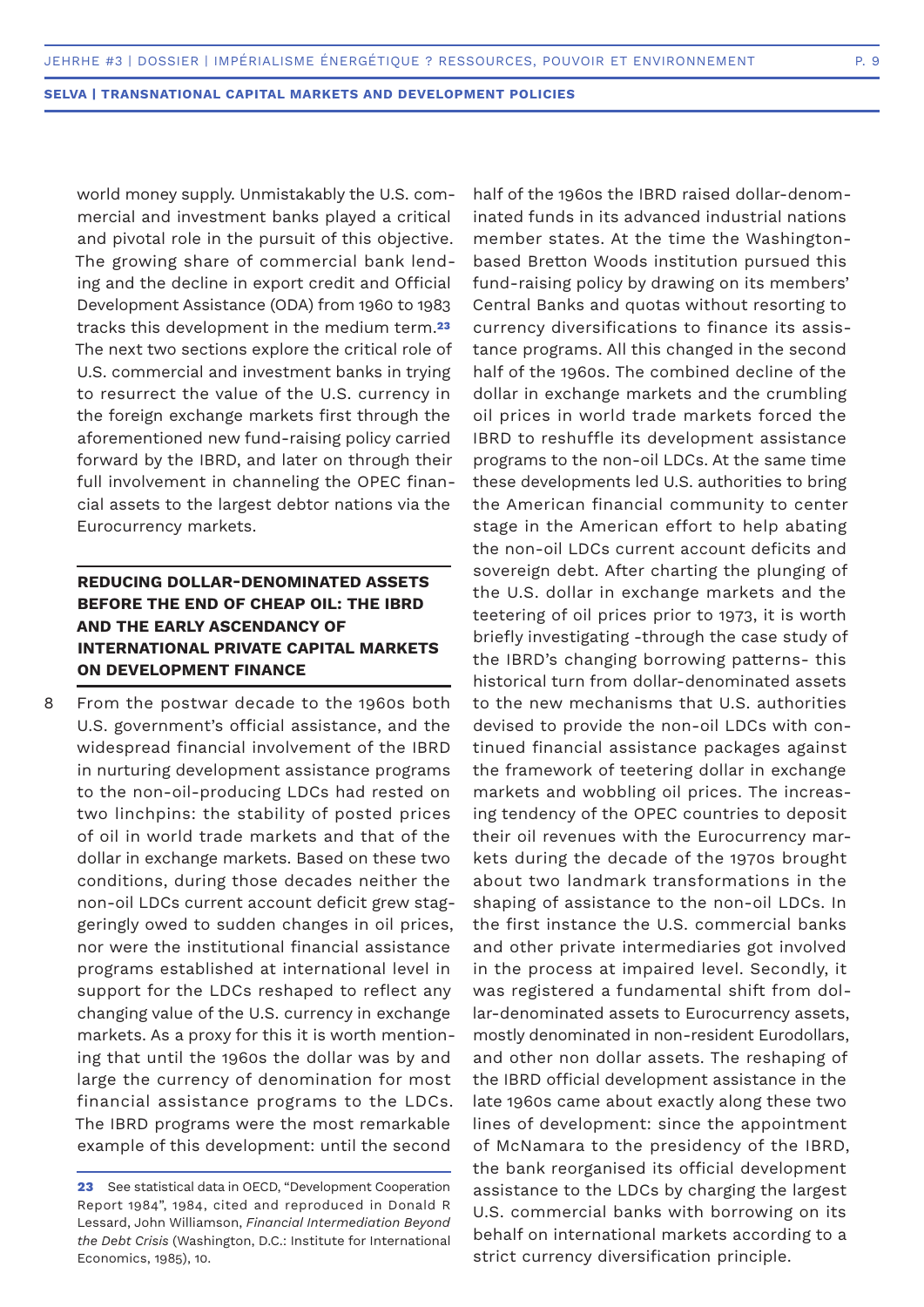- All along the two decades from its establishment to the years before the launching of McNamara's ambitious war on poverty, the Washington based institution had resorted to borrowing from private financial institutions and from currency areas other than the U.S. dollar only to a rather limited extent. 9
- 10 From the early 1950s to the early 1960s, under the Presidency of Eugene Black, former senior Vice President of Chase National Bank, the IBRD established and expanded the market for its securities in the world's investment centers. President Black committed himself to place bonds issued by the IBRD with the European investment centers. For instance, at the start of the 1950s, the IBRD and the Swiss government entered an agreement under which the Washington-based institution was granted tax reductions in connection with the issue of IBRD bonds in the Swiss private capital market.**24** By coupling such expansion of the World Bank's borrowing from the international financial centers with the sales of returns on its loans, under the presidency of Black the IBRD could raise funds in the private markets for a total of up to roughly the equivalent of \$ 2 billion, with more than half of its borrowing outside of the United States.**<sup>25</sup>**
- Within the framework of this struggle to issue a growing number of bonds and securities in the private markets, at the time the IBRD tried to diversify the currency composition of its borrowing. 11
- Notwithstanding these attempts, by the early 1960s the IBRD still substantially relied on the U.S. capital markets and largely borrowed from 12

U.S. investors and dollar-denominated credit lines. For instance, at the beginning of that decade, the IBRD failed in placing some bonds with west European national capital markets.**<sup>26</sup>** Furthermore, tellingly, in 1964 U.S. private investors snapped up the largest portion of \$ 200 million offerings of bonds issued by the IBRD that year.**27** Therefore, from the time the U.S. balance of payments plunged in the late 1950s to the attempts conducted under the Kennedy administration to restore equilibrium through the implementation of balance of payments deficit financing policies on the current account position, the IBRD financial relations with the international capital markets did not clearly contribute to a diversification of its investment out of the dollar area. Rather, the Bank attracted American investors and other investors used to trading dollar-denominated assets.

By contrast, from around 1967 to the eve of the 13new decade, the borrowing policies of the IBRD changed staggeringly: it was registered a markedly turn in its borrowing from the U.S. dollar to other currency areas. The Bank increasingly placed its bonds and securities with private commercial and investment banks that offered investment portfolios based on a basket of different currencies. This diversification of the IBRD investment portfolio eased off pressure on the U.S. currency for bearing the cost of financing development finance. From the appointment of former Secretary of Defense Robert McNamara to the presidency of the IBRD to the end of the decade the Washington-based institution repeatedly resorted to West European capital markets to finance its development assistance programs.**28** This new borrowing pattern led the

**<sup>24</sup>** R. McNamara, Memorandum for the Record "Switzerland", 15.05.1968, in World Bank Group Archive, Washington, DC (henceforth WBGA), Records of the Office of the President, Records of President Robert S. McNamara, Contacts-Member Countries Files, Contacts with member countries: Switzerland-Correspondence 01.

**<sup>25</sup>** IBRD Press Release n° 541, 27.06.1958, "Background Statement", in WBGA, Records of the Office of the President, Records of President Eugene R. Black, President Eugene R. Black Papers-Congratulations Correspondence-Volume 6-1953, 1958.

**<sup>26</sup>** WBGA, Records of President Eugene Black, (cf. note 25). **27** The Staff of the Board of Governors of the Federal Reserve System, "Current Economic and Financial Conditions. Prepared for the Federal Open Market Committee", 27.01.1965, III-8, in National Archives and Records Administration, College Park, MD (henceforth NARA), Record Group 82, General Records of the Federal Reserve System, (RG82), Division of International Finance and Predecessors, International Subject Files 1907–1974, b. 327.

**<sup>28</sup>** Memorandum of Conversation Lipfart-Schneider-Schmidt-Anders-Aldewereld, 10.06.1968, in WBGA, Records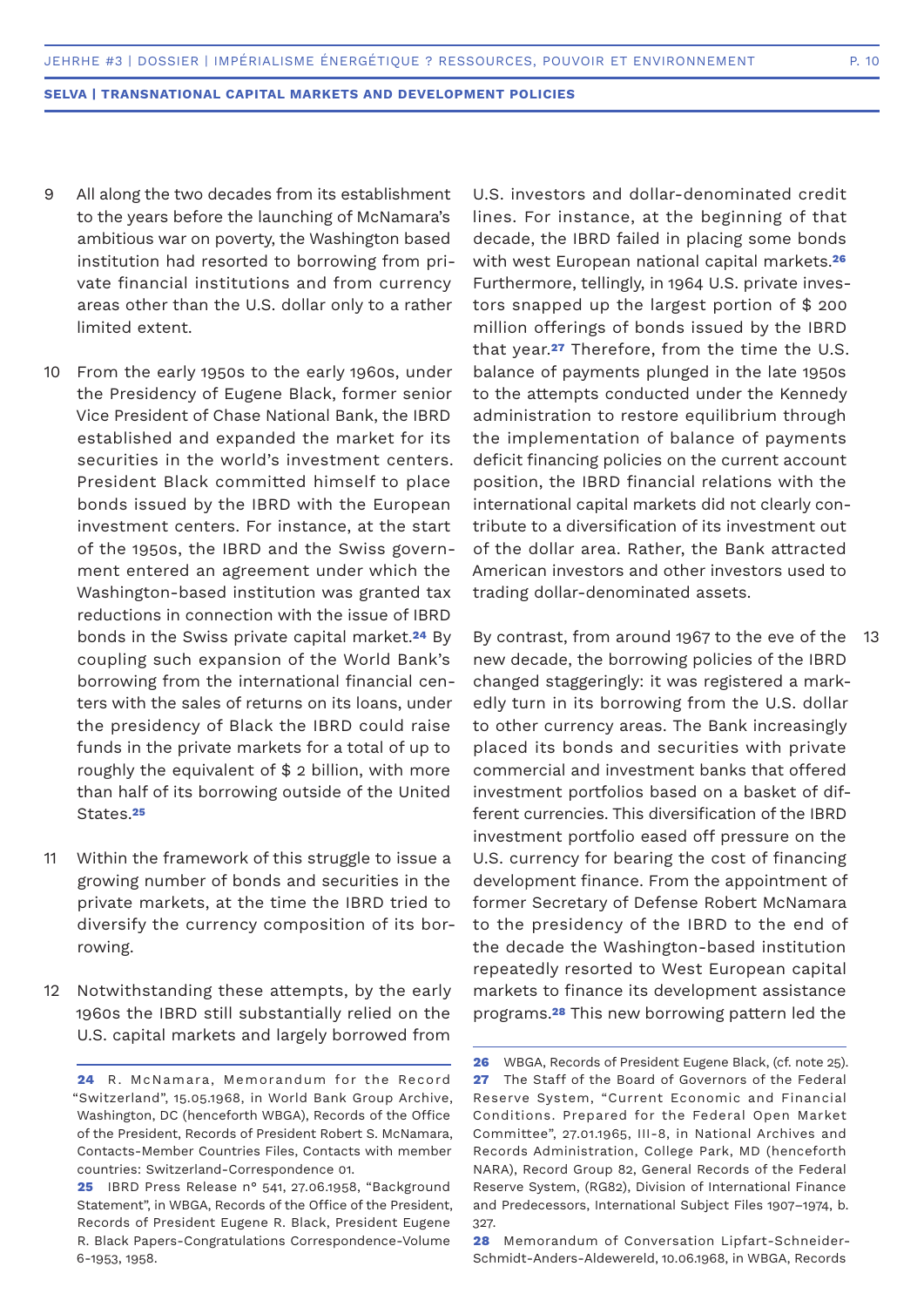Bank to center stage in shaping development assistance policies.**<sup>29</sup>**

A few months after the appointment of McNamara to the head of the IBRD, some of the World Bank's high-ranking officials met representatives from the largest U.S. banks to discuss their participation in financing the new president's ambitious plans to expand the World Bank's lending operation to finance development policies across the globe. Along with fierce criticism on the part of American bankers as for the very low lending rate offered by the IBRD to the American banking system, the very topic at the center of these conversations was the currency denomination of the Bank's bonds and securities offered. Bank of America's representatives and officials of Brown Brothers Harriman, for instance, called attention to the implications of the U.S. balance of payments deficit on the bankability of U.S. dollar-denominated bonds issued by the IBRD.**30** One year later, while leading U.S. financial institutions as Morgan Stanley stressed "the need for the Bank to renew and broaden its contacts in the investment community in the United States; and for McNamara to become better known to that community",**31** the 14

of the Office of the Presidents, Records of President Robert S. McNamara 1968, Correspondence with Member Countries: Germany. Correspondence 01, fold. Contacts Germany 1968. **29** National Advisory Council Alternates Meeting Minutes, Meeting 75-1, "Review of IBRD/IDA Program and Financial Policies", 16.01.1975, in NARA, Record Group 56, General Records of the Department of the Treasury (henceforth RG56), National Advisory Council on International Monetary and Financial Policies (henceforth NAC), NAC Alternates Minutes and Agenda, NAC Principal Minutes and Agenda, NAC Steering Committee Minutes, NAC Semi Annual Debt Review 1971–1975, b. 1, fold. NAC Alternates-Minutes, Meeting N. 75-1 through Meeting N. 75-8, 16.01.1975–3.12.1975; Sir Denis Rickett (IBRD Vice President), "The Provision of Additional Resources to Developing Countries and the Respective Role of the Fund and the Bank", undated, in WBGA, Records of General Vice Presidents and Managing Directors, Records of Sir Denis Rickett, Oil and Energy, Memos and Reports 1973 through 1974, Volume 3.

**30** W.L. Bennett to Mr. Clark, Memorandum "Summary of New York Visits. October–November 1968", in Library of Congress, Washington, DC (henceforth LOC), Manuscript Division, Robert McNamara Papers, Part 1, b. 21, fold. 1 (Bennett, William Memoranda of McNamara Trips 1968–1971). **31** William Bennett to Mr. Clark, Memorandum "Visit to New York City––March 1969", in LOC, Manuscript Division,

IBRD had issued a substantial portfolio of bonds in currency markets other than the dollar. In particular, from late summer 1968 to late summer 1969 the Bank conducted a currency diversification policy by offering both public and private issues in the German markets and in the Swiss capital market.**<sup>32</sup>**

Later on, favored by the United Kingdom and other Western European partners, McNamara turned to draw on the oil-producing countries of OPEC to finance the bonds issued by the IBRD.**33** As of 1968, the IBRD had borrowed in the London market on three occasions,**34** while by fiscal year-end 1969 over half of the Bank's gross borrowing had been raised in the German and U.S. private capital markets.**35** The case of German private capital markets is particularly noteworthy. Over the decade some world-class 15

**32** Memorandum of Conversation McNamara-Aldewereld-Guth-Klasens, 06.06.1968; Memorandum of Conversation Dr. Henkel-Mr. Aldewereld, 07.06.1968; Memorandum of Conversation Lipfort-Schneider-Schmidt-Anders-Aldewereld, 10.06.1968: all these documents are located in WBGA, Records of the Office of the Presidents, Records of President Robert S. McNamara 1968, Correspondence with Member Countries: Germany. Correspondence 01, fold. Contacts Germany 1968.

**33** John Morrian to Robert McNamara, Office Memorandum, "R. McNamara interview with Douglas Ramsey, Economic Development and Raw Material Correspondent of the Economist", 28.07.1975; Office Memorandum "Meeting with Chancellor of the Exchequer, October 1, 1974 (present: McNamara, Denis W. Healey , Derek Mitchell, Richardson, Wass, Rawlinson, France, Cargill)", 02.10.1974, in WBGA, Records of the Office of the President, Records of President Robert S. McNamara, Contacts with Member Countries: United Kingdom, General Correspondence 03.

**34** W.M. Van Saagevelt to Mr. D. Love, "Memorandum on the Bank Group's Relationship with the United Kingdom", 11.08.1967, in WBGA, Records of the Office of the President, Records of President Robert S. McNamara, Contacts with Member Countries: United Kingdom, General Correspondence 02.

**35** See respectively Summary Memorandum of Conversation D.S. Rickett-R. McNamara-The Governor of the Bank of England), "Annual Meeting 1968––United Kingdom", 09.10.1968; and D.S. Rickett (IBRD Vice President), "Annual Meeting 1969. Meetings with Governors of Part I Countries. United Kingdom", 24.09.1969, both in WBGA, Records of the Office of the President, Records of President Robert S. McNamara, Contacts with Member Countries: United Kingdom, General Correspondence 01 (1968–1969).

R. McNamara Papers, Part 1, b. 21, fold. 1 (Bennett, William Memoranda of McNamara Trips 1968–1971).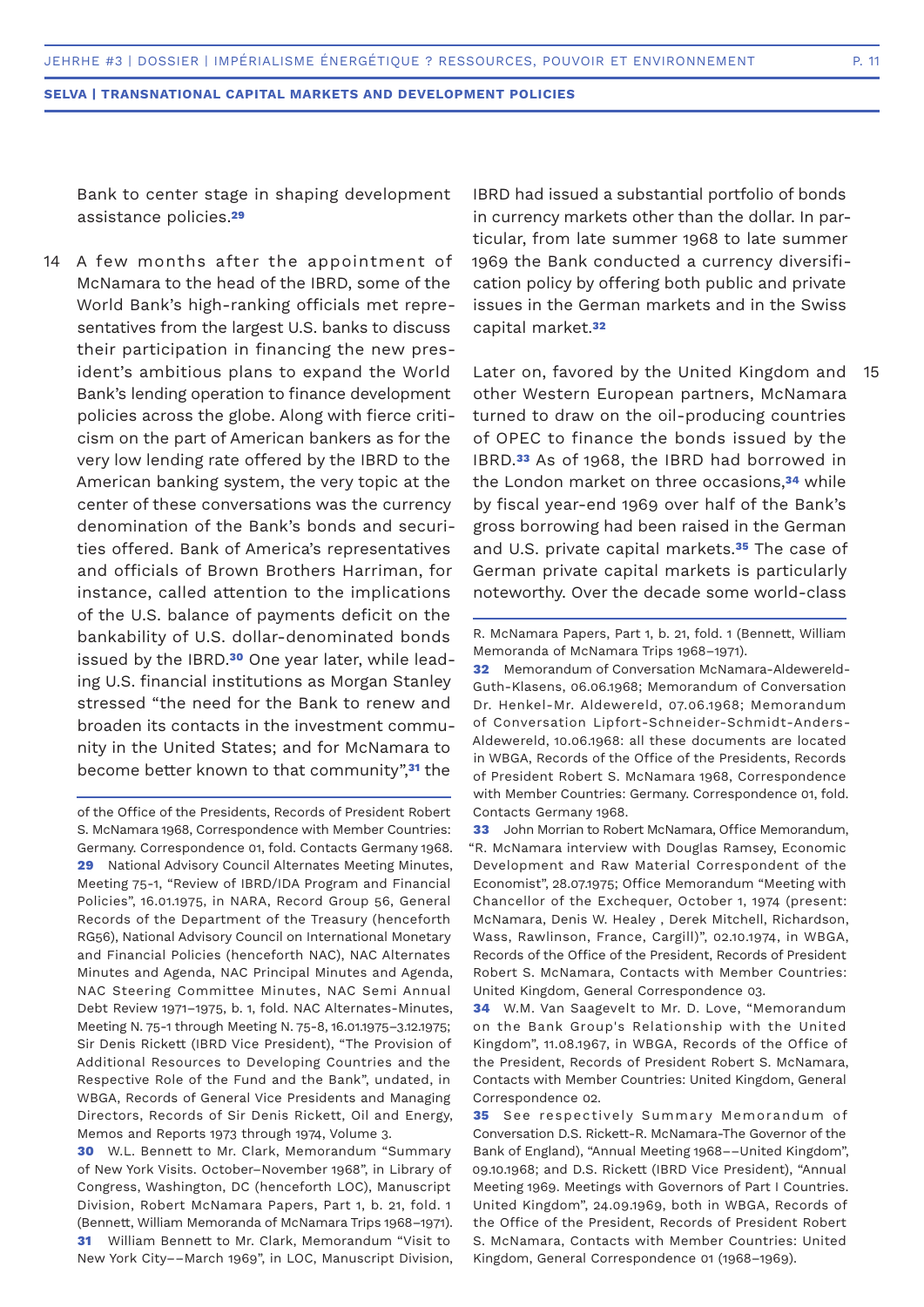German banks purchased an increasing volume of bonds issued by the IBRD. For instance, Giro Zentrale (GZ) and Deutsch Bank bought significant portions of World Bank-issued bonds and securities and pledged to make public and private placements in the German markets.**<sup>36</sup>** The involvement of German banks in financing the IBRD programs was a means of easing the burden of the IBRD development assistance programs on the U.S. balance of payments, as well as of supporting the value of the dollar in the foreign exchange markets.

- 16 This growing involvement of private western commercial banks in financing McNamara's war on poverty provided a critical contribution to the promotion of development assistance on a world scale. A rough estimation of the increase in private funding for the developing countries before the 1970s reports a surge in private capital flows from 40 percent of the total in the period 1964-1966 to 44 percent in 1970. **<sup>37</sup>**
- 17 This significant change that featured the borrowing patterns of the IBRD helps tracking the two landmark transformations that shaped development assistance programs to the non-OPEC LDCs since the U.S. currency began teetering and the international trade and payments system was ravaged by unstable exchange markets, creeping oil prices and sinking U.S. balance of payments deficit. In the first instance, the search for means of payments and a currency unit to price raw materials and goods exchanged in international trade alternative to the dollar. Secondly, the stunningly central contribution that the western private commercial banks gave to this transformative process. In the case of the World Bank, the involvement of private commercial banks let the IBRD issue

bonds and securities that could be financed by raising money in money markets other than the U.S. dollar area and could be pegged to a basket of currencies. This process could not only reduce the amount of dollar-denominated assets traded in international money markets. It was also useful in minimizing the exchange risk for investors and to defend the U.S. currency in the foreign exchange markets, thus propping up the U.S. balance of payments.

The next section suggests that amid the two oil 18 crises of the 1970s these same objectives be pursued. At that point, the unregulated Eurodollar and other Eurocurrency markets became a new instrument to finance development assistance to the non-OPEC LDCs. Resorting to the Eurocurrency markets and to the OPEC countries' deposits in them made it possible to finance the battle of the LDCs against the decade's international inflation. They also partially offset the impact of the mid-1970s economic recession that plagued the advanced industrial economies on their terms of trade without straining further the U.S. currency and balance of payments through dollar-financing official development assistance.

## **U.S. PRIVATE BANKS AND THE EUROCURRENCY MARKETS: INTERNATIONAL LOANS TO THE LDCS AMID THE TWO OIL PRICE HIKES OF THE 1970S**

As pointed out in section 4, at the turn from the 1960s to the 1970s the IBRD development assistance programs took place in connection with this increased involvement of international private intermediaries in fuelling development assistance to the LDCs. This also helped to reduce U.S. federal transfers to the World Bank and the strains they caused on the U.S. government deficit. Most importantly, the involvement of U.S. and other Western commercial banks was aimed to reduce the dollar share in world money supply. This diminished dollar share helped sustaining the purchasing power of the dollar in international trade and financial transactions. Likewise, in Washington the debate on the implementation of Special Drawing Rights 19

**<sup>36</sup>** Memorandum of Conversation McNamara-Aldewereld-Lipfart (GiroZentrale), 06.06.1968; Memorandum of Conversation McNamara-Aldewereld-Guth-Kalusens (Deutsche Bank), 06.06.1968, in WBGA, Records of the Office of the President, Records of President Robert S. McNamara, Contacts with member countries: Germany–– Correspondence 01, fold. Contacts Germany (1968).

**<sup>37</sup>** Irving Sigmund Friedman, *The Emerging Role of Private Banks in the Developing World* (New York: Citicorp, 1977), statistical appendix, table 2.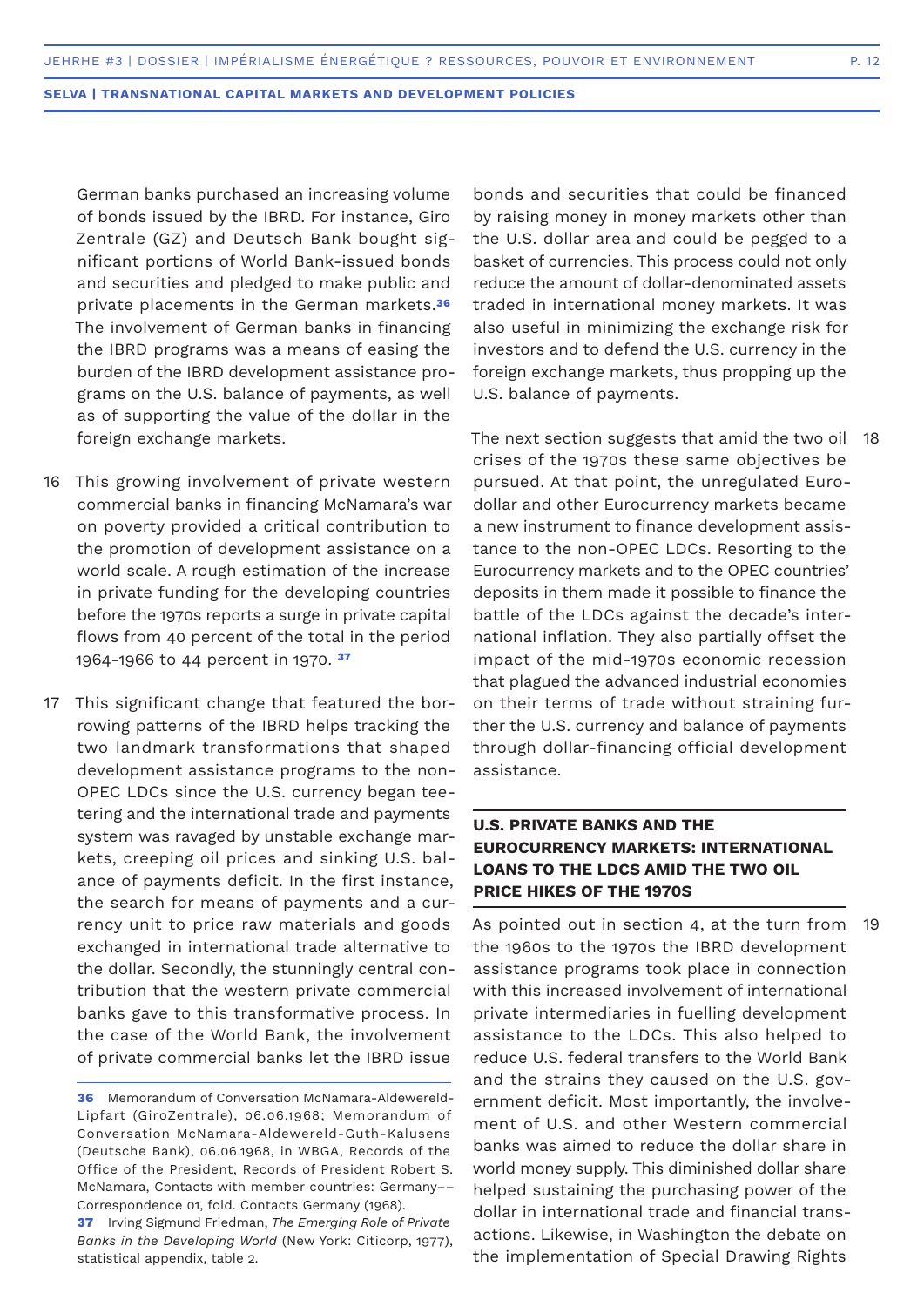was intended to prop up the U.S. currency in exchange markets by substituting the dollar as the unit of international accounts. The objective was to lessen the effects of a weakening U.S currency on international trade.**38** Therefore, way before the first oil crisis erupted, two key components in the shaping of international financial assistance to the developing countries during the 1970s -U.S. commercial banks and transnational financial markets intended as means of payments and units of accounts alternative to the U.S. dollar- were already under operation. The first oil shock made way for a new player to emerge: the OPEC countries, itself a giant group of international investors. This section outlines how the OPEC countries and their international financial might did play out in this process and tries to assess whether or not they contributed to decreasing the dollar component in world money supply.

20 At the end of 1974, many months after the outbreak of the first oil price hike, the OPEC countries oil surplus had strikingly surged close to \$ 70 billion.**39** By that time the LDCs run a combined trade deficit of about \$ 25 billion.**40** The way the OPEC oil producers distributed their international investments sheds light on the importance of oil producers, transnational financial markets, and western commercial banks, in

reshaping the structure of development assistance to the non-oil LDCs since as early as the first oil shock. By December 1974 the OPEC countries placed as many as 40 percent out of their total foreign investments with non-resident Eurocurrency assets. From 1974 to 1975 the OPEC member countries' placements with the Euromarkets jumped from just over 30 percent to about 45 percent of their total overseas investments.**41** At the same time, during the two years up to mid-1975, their direct loans to the non-oil LDCs rose substantially, whereas their investments in long-term U.S. and U.K. government securities declined.**42** These data highlight a substantial shift in the direction of the OPEC countries' international investments from longterm securities to short-term highly liquid assets as the Eurodollar markets. In the meantime, not coincidentally, according to IMF estimates, gross commercial bank lending to the non-oil LDCs increased from \$ 9 billion in 1973 to \$ 22 billion at year-end 1975, rising from 38 percent of total borrowings to 50 percent.**43** Furthermore, at year-end 1975 the western banking system accounted for the largest amount of claims on the developing countries' private sector debt, which amounted to \$66 billion. On the other hand, the public sector debt of the non-oil LDCs were liabilities to western governments or to private foreign banks warranted by their national governments. In order to understand to what extent western banks lending came to center stage in the process of financing the non-OPEC Latin American LDCs it is worth mentioning that by 1975 U.S. private banks were reported to hold two-third of total \$ 66 billion private sector debt. At the same time, Mexico and Brazil owed to western banks nearly one-half or almost \$ 30 billion out of total \$ 66 billion private sector debt.

**<sup>38</sup>** On the SDRs see Wilkie, *Special Drawing Rights* (cf. note 22); Onno de Beaufort Wijnholds, *Gold, Dollar and Watergate*. *How a Political and Economic Meltdown was Narrowly Avoided* (London: Palgrave Macmillan, 2015), 56-58; Michael Bordo, Harold James, "Reserves and Baskets", *National Bureau of Economic Research* (*NBER) Working Papers n. w17492*, 2011; Selva, *Before the Neoliberal Turn*, 112 ff (cf. note 7).

**<sup>39</sup>** Interim Committee of the Board of Governors of the International Monetary System, Meeting N. 10, 09.08.1978, Mexico City, "Record of Discussion", in NARA, RG56, Office of the Assistant Secretary for International Affairs (henceforth OASIA), Office of the Deputy to the Assistant Secretary for International Affairs, Records Relating to International Financial Institutions 1962-1981, b. 6, fold. IM-9-2 International Monetary Jan-Aug International Monetary System.

**<sup>40</sup>** Eugene Black to Jack Bennett (Undersecretary for the Treasury for Monetary Affairs), 21.03.1975, in Rockefeller Archive Center, Tarrytown, NY (henceforth RAC), Nelson A. Rockefeller Vice Presidential Central Files, Record Group III 26 3, b. 167, fold. FI9.

**<sup>41</sup>** For these data see R.Reisch (Fed New York Foreign Research Division) to Davis, "The U.S. Plan for Recycling Oil Funds", 02.12.1974, in FRBNYA, b. 616276, fold. Financing Facility OPEC 1974.

**<sup>42</sup>** D.Beek, "OPEC lending to Official and Semi-Official Entities", 29.07.1975; P.Fousek to P.Volcker, Office Correspondence, 29.07.1975, in FRBNYA, b. 616276, fold. Financing Facility- OPEC 1974.

**<sup>43</sup>** Eugene Black, "The Less Developed Countries Payment Deficits. A Plan to Help", 20.10.1976, in FRBNYA, b. 616276, fold. Financing Facility-OPEC 1974.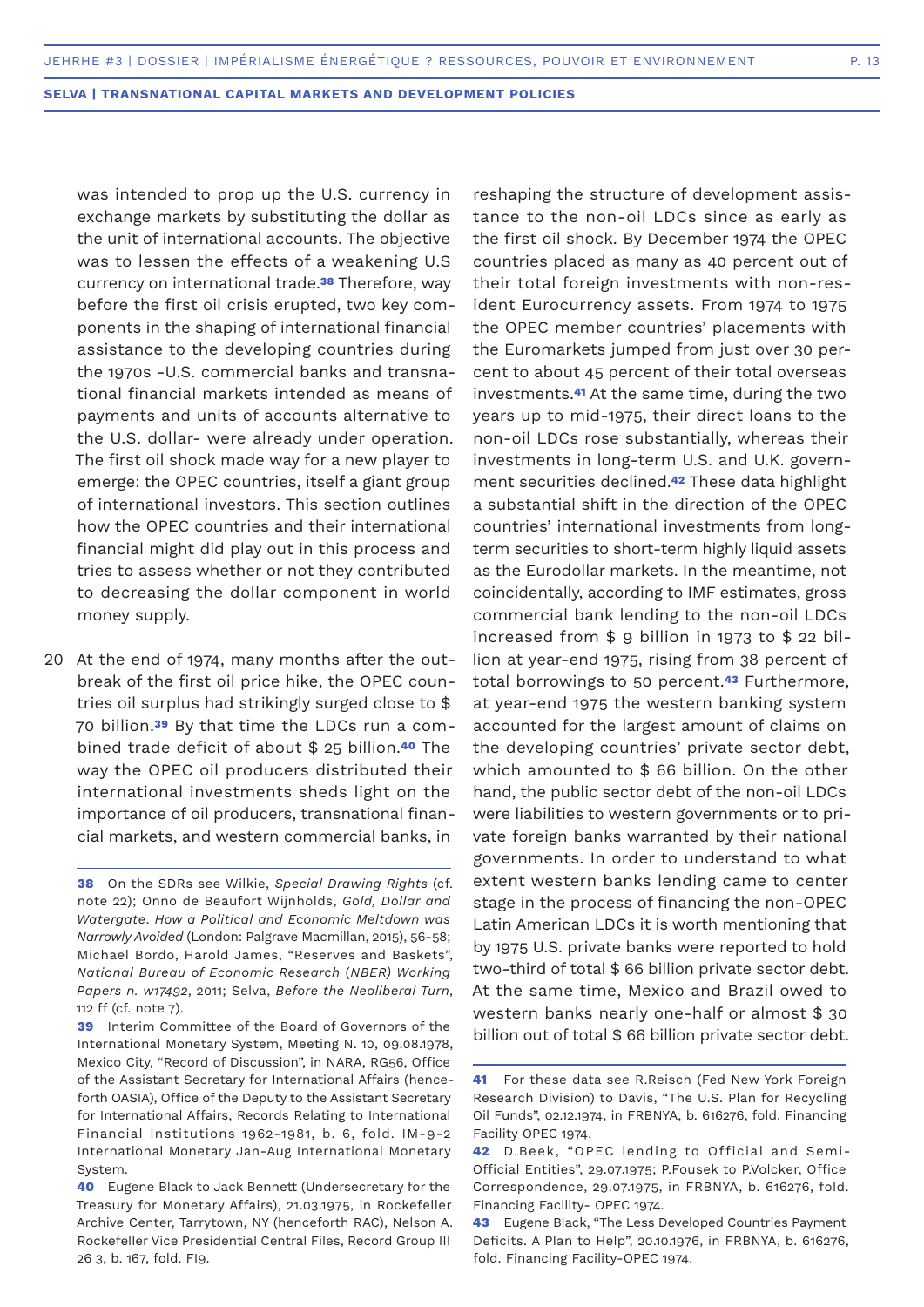The remaining largest Latin American debtors (Argentina, Chile, Perù and Colombia) accounted for one eight or about \$ 8 billion of total liabilities owed to western banks.**44** Therefore, from as early as the years 1973 to 1975, U.S. banks held the largest share of the Latin American countries' private sector debt. On the other hand, from 1971 to 1975 the LDCs had increasingly borrowed short-term assets from Western banks.**<sup>45</sup>** As at the time most of the western banks' shortterm investments were in the Euromarkets, this borrowing pattern helps establishing a linkage between the increased dependence of the LDCs on western commercial banks and the latter ones capability to trade in the Eurodollar and other short-term Eurocurrency markets. The American and other western commercial banks borrowed in the Eurocurrency markets to lend to the LDCs. Furthermore, this occurred even as the OPEC oil producers shifted their investments from long-term assets to short-term Euromarkets. Thus, it is worth establishing a connection between placements by the OPEC with short-term Euromarkets, increased trading by the Western commercial banks in the Euromarkets, and the strikingly rise of LDCs' borrowings from the American and other western banks specialised in trading short-term Eurocurrency assets.

21 One more point is noteworthy to complete this overview of the increasing involvement of American commercial and investment banks in international financial markets and in financing international development policies. Way before 1973 the largest U.S. banks had established overseas branches across the Mediterranean and Middle Eastern oil producers featuring the largest consumer markets: countries as Iran and Libya had become market outlets for U.S. manufacturing and service industry. Within

this framework, the U.S. commercial banks had served as export-promoting or import-financing intermediaries long before the outbreak of the first oil crisis.**46** Therefore, by the time the 1975 worldwide recession broke out, the largest U.S. commercial and investment banks had long served as a point of connection between the OPEC oil-producing countries and the industrial world.

However, it was only shortly after the first oil 22 price hike that American banks became a critical point of intersection between the OPEC oil revenues, the new highly unregulated transnational Euromarkets, and the financing of the non-OPEC LDCs' external disequilibria. The U.S. monetary authorities played a decisive role in bringing U.S. commercial banks to center stage in channeling the OPEC oil revenues to finance the LDCs current account deficit. As of 1974, notwithstanding repeated reluctance by U.S. bankers to reinvest the OPEC financial assets in the LDCs due to the poor creditworthiness germane to the developing countries,**47** the overseas branches of U.S. banks used to trading non-resident Eurocurrency assets, financed a growing share of the LDCs current account deficit. On the whole, the international banking system financed approximately half of the current account deficits of the oil imported from OPEC by the developing countries.**48** This contribution of U.S. commercial banks to finance

**<sup>44</sup>** These figures are based on a Federal Reserve Bank of New York study by David Beek, "The External Debt Position of the non-oil Developing Countries", 28.10.1976, in FERBNYA, b. 616276, fold. Financing Facility- OPEC 1974.

**<sup>45</sup>** Talk by Abdullatif Al-Hamad, Director General of the Kuwait Fund for Arab Economic Development "Problems of Aid and Lending", Harvard University, 25.04.1977, in FRBNYA, b. 616276, fold. Financing Facility OPEC-1974.

**<sup>46</sup>** See for instance the involvement of Chase Manhattan Bank and First National City Bank in Iran: Memorandum of Conversation C.Widney (Representative of Chase Manhattan Bank)-the U.S. Ambassador in Iran "Chase Manhattan activities in the Middle East", 31.10.1968; R.Harlan (U.S. Embassy in Teheran) to W.McClelland (U.S. Department of State), 30.07.1968, both documents in NARA, General Records of the Department of State (RG59), Bureau of Near Eastern and South Asian Affairs, Office of the Iran Affairs, Records Relating to Iran 1965-1975, b. 3.

**<sup>47</sup>** D.Keyser to T.Willet, Memorandum "Recycling Petrodollars: Aspects of Financial Market Behavior", 23.09.1974, in NARA, RG56, OASIA, Office of the General Counsel. Assistant General Counsel, Records Related to OPEC Financial Affairs 1974-1979, b. 8; see also *The Financial Times*, 24.09.1974.

**<sup>48</sup>** E. Black to J. Bennett (Undersecretary of the Treasury for Monetary Affairs), 21.03.1975, in RAC, RG III, 26, 3, Nelson A. Rockefeller Vice Presidential Central Files, b. 167.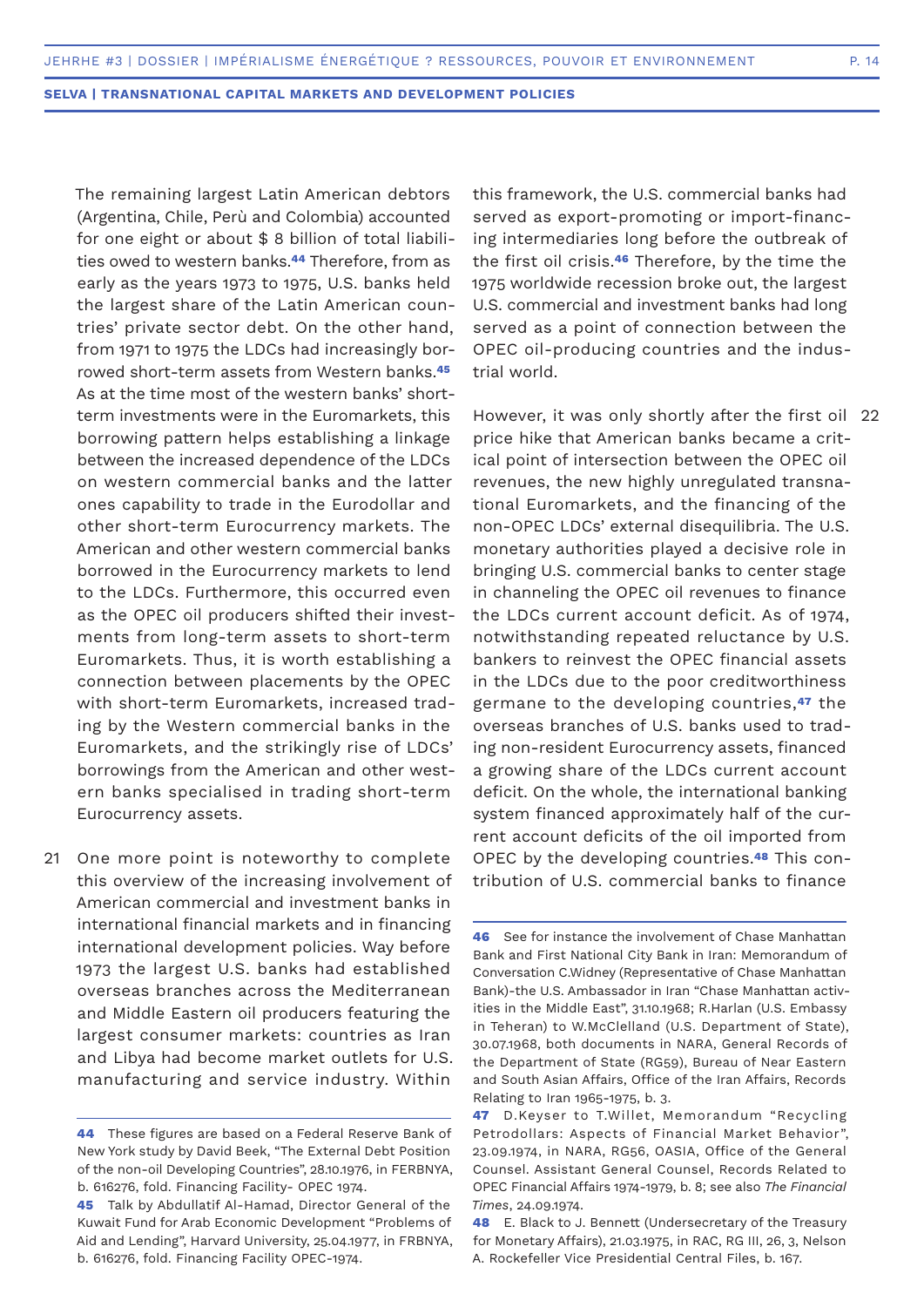the balance of payment on the current account of the non-OPEC LDCs begun way before the first oil shock, developed further at mid-decade, and grew even larger in the second half of the decade. This widespread American involvement in financing the LDCs external deficit continued up to the outbreak of the turn-of-the-decade debt crisis since 1980.**49** Before briefly assessing the increasing involvement of American banks in the second half of the 1970s it is worth pinpointing the string of causes that pushed them forward. To account for this decade-long involvement of the largest U.S. banks in financing the current account position and foreign debt of the Latin American non-OPEC LDCs it is worth pointing out three factors. In the first instance, the developing countries accounted for 40 percent of total U.S. export. This factor continuously prompted the United States to promote financial assistance to the LDCs, and particularly to the Latin American economies, all along the decade of the 1960s and 1970s. This U.S. export-promoting policy continued until the second oil crisis brutally squeezed commercial relations between the United States and Latin America. It is worth recalling that by 1982 -amid the Latin American debt crisis- U.S. total export fell by 5 percent, whereas American export to Latin America was down by 8 percent, to Mexico by 20 percent and to Brazil by 13 percent.**50** Consider the impact of the first oil price hike and the international inflationary spiral triggered by the expansionary policies of the Nixon administration and the UK government on the current account position of the non-OPEC LDCs.**51** From 1974 to 1975 the

non-OPEC Latin American developing nations suffered from both a worsening current account deficit and a decline in their current account assets. The shrinking of the current account deficit was caused by the increased cost of consumer goods that Latin American countries imported from oil price hike-hit advanced industrial nations. Furthermore, a decline in export of raw material to Western Europe as a result of the 1975 recession lays at the origins of the non-oil LDCs diminished assets, on the current account position that those economies suffered from at the time.**52** Therefore, within the framework of the recession that followed the first oil price shock, not only did the LDCs reduce imports from the United States and other advanced industrial nations. They also suffered from shrinking export in raw material and other strategic products to the industrial economies. At the time U.S. monetary authorities, and particularly the Fed, exerted pressure on the American bankers to commit fully on financing the LDCs, and particularly the nonoil LDCs, in order to prevent them from falling into a plaguing recession and to avoid a decline in U.S. export.**53** The second development that explains the increased centrality of U.S. commercial and investment banks in shaping and financing development assistance to the LDCs traces back to 1972. At the time the expansionary monetary and fiscal policies inaugurated by the Nixon administration stimulated a rise in international demand for consumer and investment goods as well as for raw and strategic material. As a result of such dynamics, the price of raw materials produced in the LDCs surged substantially. This development made the non-OPEC LDCs more appealing to western commercial banks: American and other western banks improved their rating of the LDCs creditworthiness and opened new credit lines to the LDCs. This process triggered an increase in the liabilities of the LDCs to western banks and laid at the origins of an inflationary spiral caused by both an upsurge of raw material prices and expanding

**<sup>49</sup>** The most cutting edge fresh new literature on this subject has so far largely overlooked the role of American finance in Latin America and other non-oil producing developing countries before and after the outbreak of the second oil crisis. See for reference Altamura, *European Banks and the Rise of International Finance* (cf. note 6); Alvarez, *Mexican Banks and Foreign Finance* (cf. note 6); García Heras, "Multilateral Loans, Banking Finance, and the Martinez de Hoz Plan in Argentina 1976-1981", 215-240 (cf. note 4).

**<sup>50</sup>** Continental Bank, Position Paper "International Monetary Fund Quotas, Bank Regulation and the Economic Welfare of the United States", 1983, in FRBNYA, b. 553726.

**<sup>51</sup>** On this see for instance Robert Gilpin, *The Political Economy of International Relations* (Princeton, NJ: Princeton University Press, 1987), 118-170.

**<sup>52</sup>** Federal Reserve Bank of New York, "The External Debt Position of the non-oil Developing Countries", 30.10.1976, in FRBNYA, b. 616276, fold. Financing Facility OPEC 1974.

**<sup>53</sup>** Selva, *Before the Neoliberal Turn*, 199-204 (cf. note 7).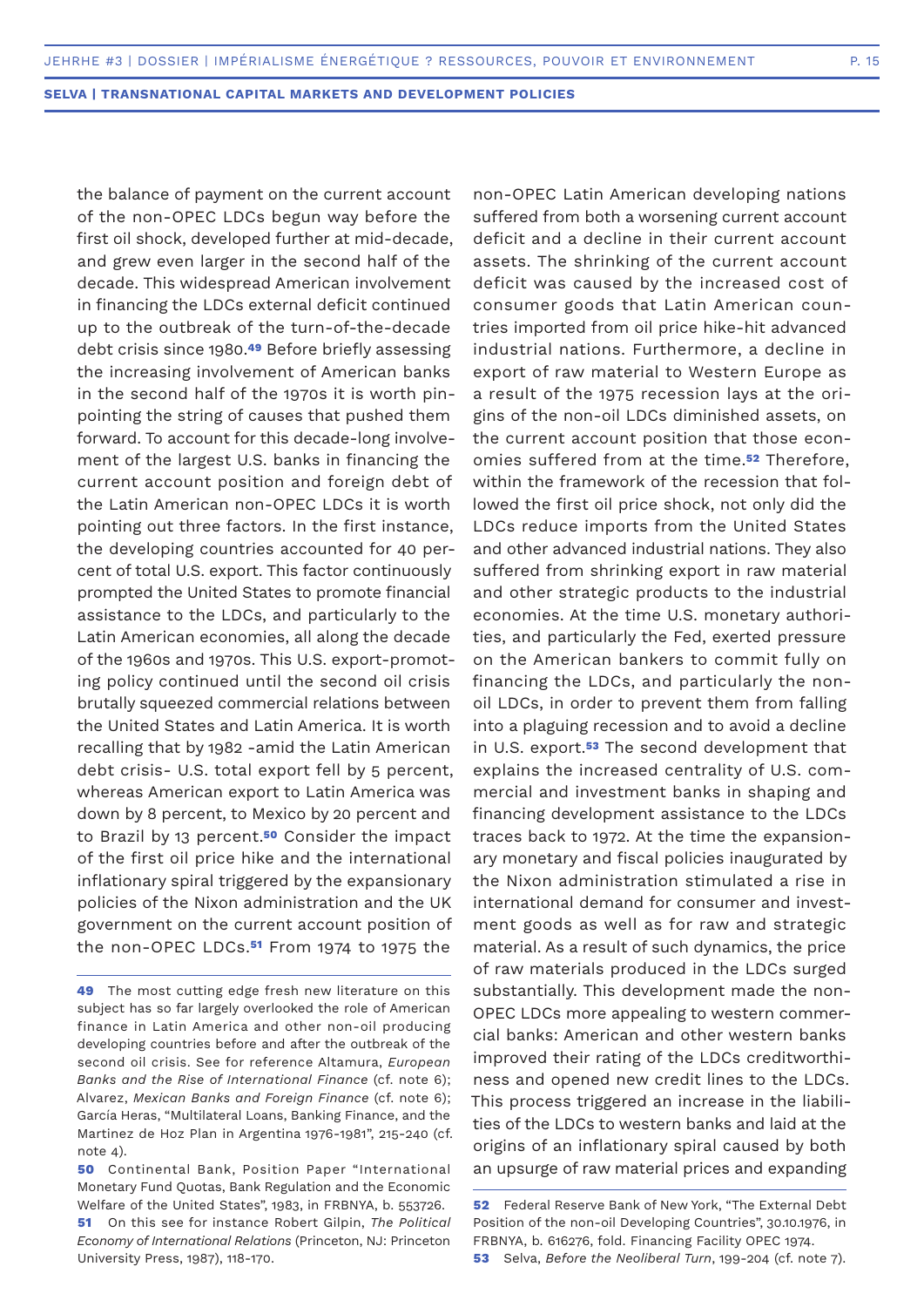world money supply.**54** In the third instance, by the mid-1970s the Latin American LDCs resorted to western private banks for three institutional reasons. The first reason was the easiness of pleading for funds from private banks compared to the lengthy and uncertain process of filing requests for borrowing from international economic institutions like the IMF, the multilateral development banks or the IBRD. Not coincidentally, in the second half of the decade, some of the largest U.S. private banks ventured on offering extensive lending to Latin American borrowers.**55** The second institutional reason that since the mid-1970s drove the non-OPEC LDCs to borrow large amounts of funds from the western banking system, and particularly from the 8 largest U.S. commercial banks, was the ill-functioning and unequal distribution of the OPEC oil revenues after the first oil price hike. At year-end 1975 the largest amount of the OPEC oil revenues that the oil producers had placed with the international money markets were put to finance the balance of payments deficit of the advanced industrial nations. This was the case for both the project to establish an OECD financial arrangement to finance its member countries, and the IMF oil facility, a financial arrangement designed to help countries whose balance of payments had been hit the most by the first oil price hike. According to statistical data, the oil facility devoted the bulk of its assistance to advanced industrial nations suffering from shrinking current account deficits.**56** The third institutional reason that prompted the LDCs to borrow from western banks extensively, was unmistakably the fact that by the time the 1975 recession hit the advanced industrial nations, most of them had stretched to the limits of holding the debt of the LDCs. Much the same was the case of the IMF: the Bretton Woods institution increased its

member quotas precisely in order to finance the external debt of developing countries. Unlike the importance given in the economics and historical literature to the role of the IMF and the World Bank in nurturing the external equilibrium of the LDCs in the second half of the decade, the IMF lagged behind its official lending commitment all along the decade. At the beginning of the 1980s, within the framework of a turn-of-thedecade Washington debate about the feasibility of making the Fund directly borrow from the private capital markets and commercial banks,**<sup>57</sup>** the Fund made arrangements with the U.S. government to borrow from it a financial assistance package that the Washington government had borrowed from private capital markets. In exchange for such credit lines, the U.S. government could draw on the IMF SDRs, and the IMF was supposed to repay the loan at the current Eurodollar loan rates.**<sup>58</sup>**

These multiple factors led U.S. commercial and investment banks to get increasingly involved in financing the current account deficit and the sovereign debt of the non-OPEC LDCs, first and foremost the Latin American nations. This involvement began before 1973 when private commercial banks began trading bonds and securities issued by the IBRD. Then, this new role of American banks mounted out of the striking international economic imbalances in world trade and payments after the first oil crisis and continued unfettered in the second half of the decade. A close look at unpublished archival data helps making a quantitative assessment of this development in the second half of the 1970s. From 1977 to 1979 the ratio of international lending to capital assets of the 8 largest U.S. banks increased constantly. However, the turning point 23

**<sup>54</sup>** Paul Meek to Paul Volcker, "The Euro-banking System: Its Relation to Monetary Policy", in FRBNYA, b. 553726, fold. Foreign Lending 1982.

**<sup>55</sup>** See archival material and unpublished data in FRBNYA, Anthony Solomon Papers.

**<sup>56</sup>** On the unequal redistribution of the OPEC oil revenues between developed countries and LDCs after the first oil price hike see Eugene Black, "The Less Developed Countries Payment Deficit. A Plan to Help", 20.10.1976, in FRBNYA, b. 616276.

**<sup>57</sup>** See for instance Charles Dallara (Department of the Treasury) to Deputy Assistant Secretary Ledding, Office Memorandum "Issues Related to IMF Borrowing in the Private Markets", 29.08.1980, in NARA, RG 56, OASIA, Office of the Deputy to the Assistant Secretary for International Affairs, Records Relating to International Financial Institutions 1962-1981, b. 6, fold. 9-I Reform International Monetary 1978-1980.

**<sup>58</sup>** Continental Bank, Position Paper "International Monetary Fund Quotas, Bank Regulation, and the Economic Welfare of the United States", 1983, 3, in FRBNYA, b. 553726.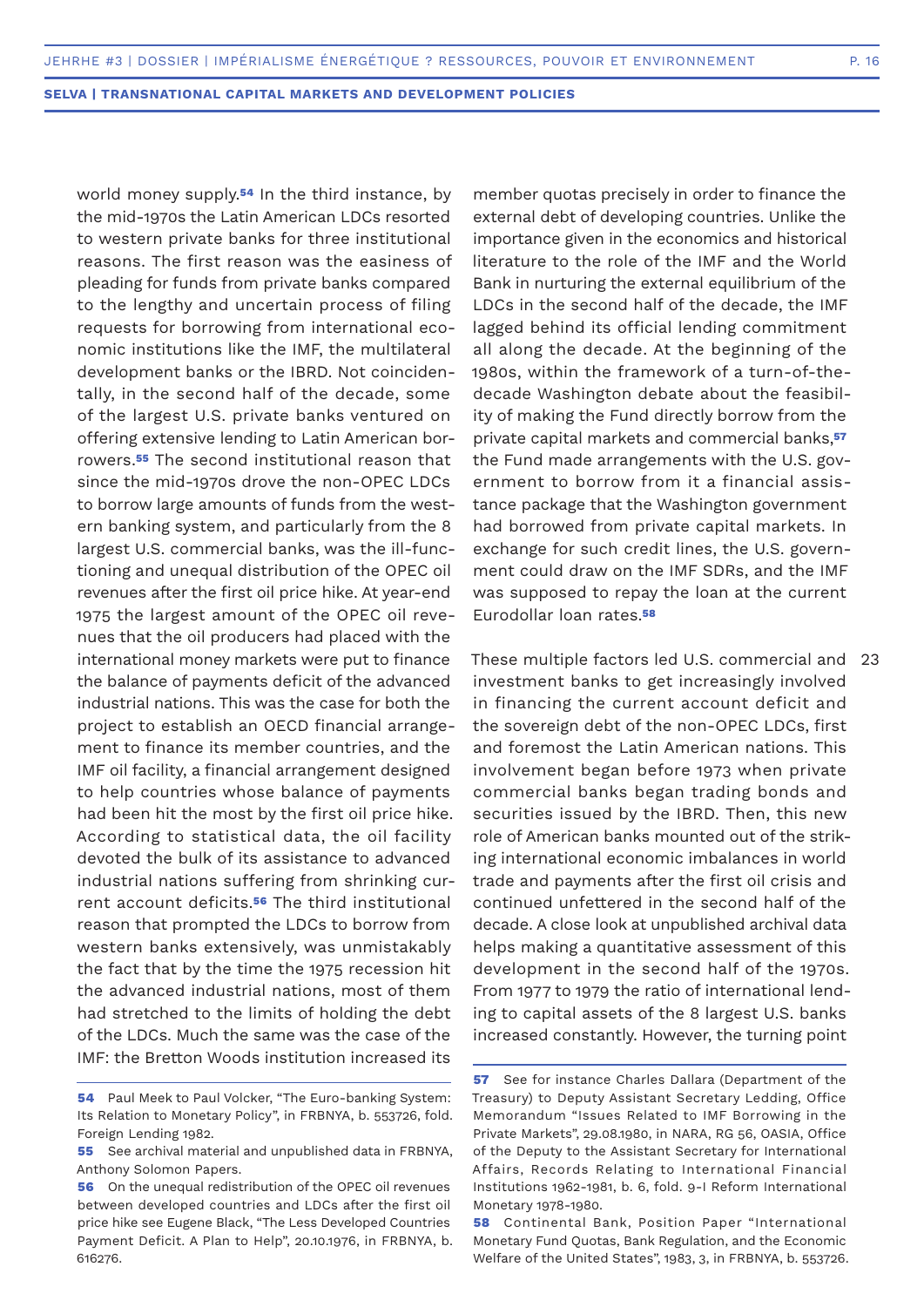|                         | December 1977 |        | June 1979 |        | June 1982 |        |
|-------------------------|---------------|--------|-----------|--------|-----------|--------|
|                         | Percent       | Amount | Percent   | Amount | Percent   | Amount |
| Non-OPEC<br><b>LDCs</b> | 110           | 45     | 112       | 53.2   | 154       | 101.9  |
| <b>OPEC</b><br>members  | 35            | 14.2   | 40        | 18.8   | 35        | 23.1   |
| All<br>Countries        | 425           | 174    | 415       | 197    | 518       | 343    |

**Table 1:** US Bank Exposures for Selected Groups of Countries 1977-1981 Source: Federal Reserve Bank of New York, "Concentrations of Country Risks", 17.02.1983, in FRBNYA, b. 553726

on the way down to the overexposure of U.S. banks to poor-creditworthy developing nations occurred in June 1979. At that time, spurred in part by the second oil price hike, the rate of growth in lending outstripped the growth in capital assets. Noticeably, such increase in lending relative to capital funds was particularly intense in respect to the non-OPEC LDCs, where the bulk of U.S. banks exposure was concentrated (see table 1).

Within the framework of this increased expo-24sure in international lending, the geographic distribution and destination-specific of these lending activities of U.S. banks changed substantially. Until 1974, Eurocurrency lending was concentrated in the 9 Bank for International Settlements (BIS) reporting countries and mostly distributed with banking institutions: in 1974 the Eurocurrency market shared the largest percentage out of total credit supply to European borrowers. However, since 1975 onwards, Eurocurrency lending came through a historical shift: at the time it was reported a landmark increase in Eurocurrency claims against domestic and foreign non-banks,**59** and the bulk

**59** 95th Congress, 1st Session, Joint Committee Print, *Some Questions and Brief Answers about the Eurodollar Market. A Staff Study Prepared for the Use of the Joint Economic Committee Congress of the United States*

of claims were against non-BIS member countries, including the developing countries. This trend sheds light on the changing trajectories of Eurocurrency lending by western banks even as, since the first oil shock, the OPEC countries increased their financial assets and began massive investments with the Eurocurrency markets.

At the same time, against this broad framework, 25 each of the eight largest U.S. banks (Bankers Trust, Chase Manhattan Bank, Chemical Bank, Citicorp, Irving, Morgan, Manufacturers Hanover, Marine Midland) increased their lending to the three largest Latin American debtor nations: Brazil, Mexico and Argentina.**<sup>60</sup>**

#### **CONCLUSION**

The first part of this contribution has pinpointed 26 the late 1960s and early 1970s outflow of shortterm financial assets from the United States to the highly unregulated Eurocurrency markets. As pointed out in section 3 this process substantially contributed to the shrinking U.S. balance of payments deficit on the capital account

<sup>(</sup>Washington, DC: U.S. Government Printing Office, 1977), 9-10.

**<sup>60</sup>** Federal Reserve Bank of New York, "Supervisory Policy Response to Country Exposure Excesses", Table II (Selected Country Exposures of 8 largest Banks), in FRBNYA, b. 553726.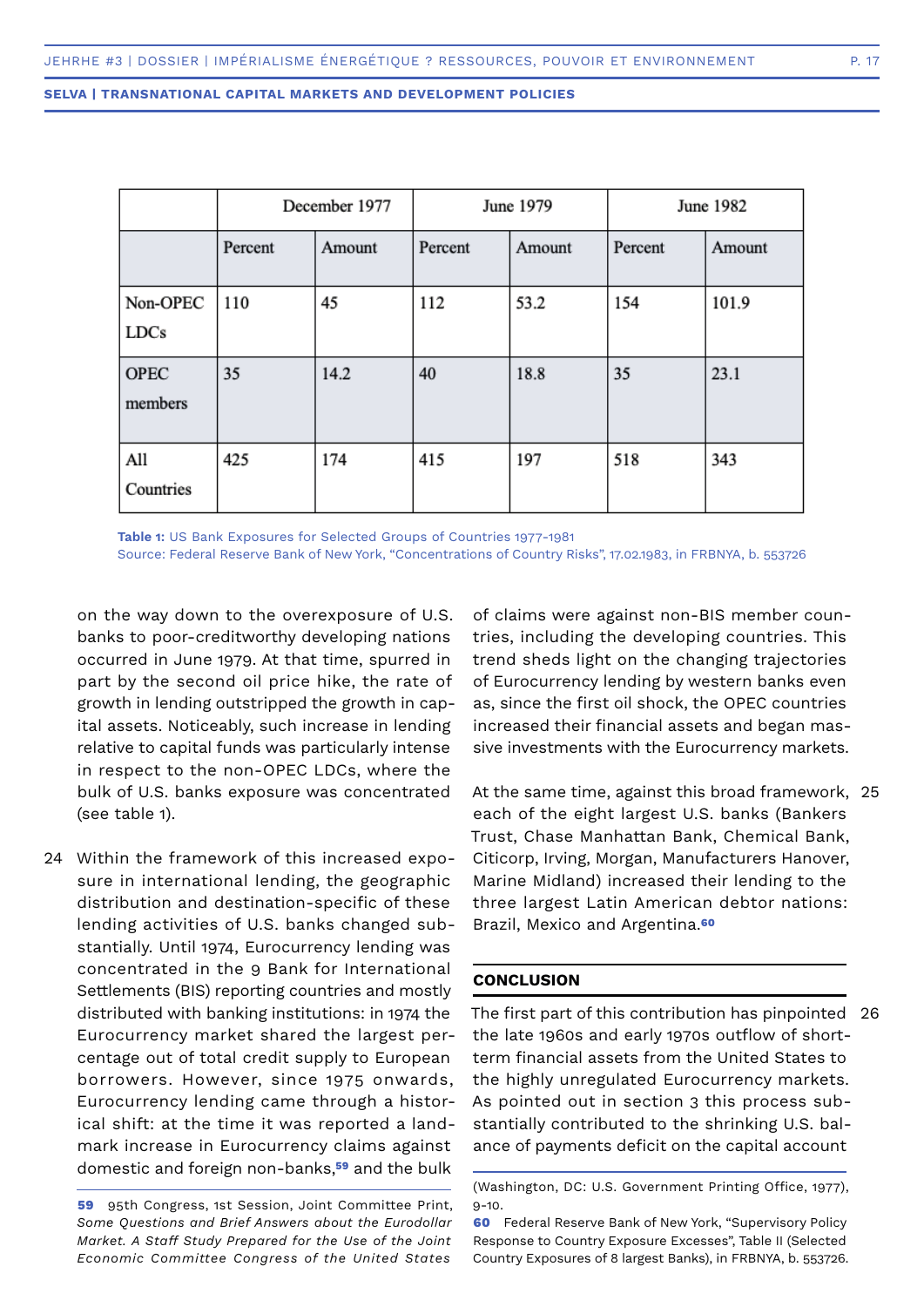that the United States experienced at the time. Neither U.S. laws devised to revert such capital outflows, nor measures implemented to prop up the current account position, were successful in stabilising either the U.S. balance of payments in the aggregate or the U.S. trade deficit. In the light of this late-1960s striking external imbalance, the U.S. commercial and investment banks got involved in propping up the U.S. balance of payments and in supporting the value of the U.S. currency in the foreign exchange markets in different ways. In so far as the foreign economic and financial assistance programs to the developing nations had an impact on total U.S. balance of payments deficit, this contribution has focused on the U.S. specific strategy devised to lessen such impact of U.S. economic assistance to the non-oil LDCs through full involvement of the American banking system both from the second half of the 1960s to the first oil price hike and later on during the 1970s. In either case, the involvement of American commercial banks was based on the idea that U.S. financial capitalism could contribute to a policy of currency diversification of American development assistance programs out of the dollar intended to ease the ongoing strains of foreign economic assistance on the value of U.S. dollar in the foreign exchange markets. A policy of currency diversification out of the U.S. currency would prop up the dollar by reducing its share in world money supply.**<sup>61</sup>**

27 Section 4 has investigated how American banks got increasingly involved in diversifying the basket of currencies in which the bonds and securities issued by the IBRD to finance its development assistance programs were denominated. The involvement of American commercial banks in the pursuit of this objective was clearly intended to reduce the share of dollar assets in world money supply and to ease the pressure of IBRD official development assistance on the U.S. balance of payments. Measures undertaken by U.S. authorities to forestall the outflow of capital

from the United States and the overlapping of multiple developments in the international monetary and energy markets, that occurred from the second half of the 1960s to the beginning of the new decade, were ill-functioning, as highlighted in the first part of this contribution. It led U.S. authorities to get involved further U.S. private capital in trying to ease the pressure of capital outflows on the balance of payments and the standing of the American currency against other major currencies. Along this line of researching, section 5 has explored the continuance of this policy to abate unfettered plunging of U.S. balance of payments and U.S. currency. It did so by resorting to the American banking system in the new international economic environment that followed the first oil price hike. As detailed in section 5, since the first oil crisis a new chain of international investments and borrowings materialized. The first oil price hike triggered a surge in the oil revenues and financial assets of the OPEC oil producers. This surge led Middle Eastern countries to become global investors by massively placing funds with unregulated and highly profitable short-term Eurocurrency markets, most of which were at the time Eurodollars. By the mid-1970s 40 percent of the OPEC countries' international placements were with the Eurocurrency markets, and by year-end 1977 as much as 70 percent of new yearly placements with the Euromarkets came from the OPEC countries.**62** More specifically, this process took place through increased OPEC placements with the most important Wall Street banks, which in turn reflowed these assets to their overseas branches specialised in trading in the Eurocurrency markets, and to other international banking institutions that traded Eurocurrency assets.**63** During the 1970s at the highest U.S. foreign monetary policy level there was an intensive debate on

**<sup>61</sup>** J. Karlik and P. Kenen, Memorandum "The International Monetary Role of the Dollar and Related Issues", 02.08.1978, in NARA, RG56, OASIA, Office of the Deputy to the Assistant Secretary for International Affairs, Records Relating to International Financial Institutions 1962-1981, b. 2.

**<sup>62</sup>** Paul Meek to Paul Volcker, "The Euro-banking System: Its Relation to Monetary Policy", 07.08.1978, in FRBNYA, b. 553726, fold. Foreign Lending 1982; see also IMF Research Department Working Group, *The Eurocurrency Market and World Economic Stability* (Washington, DC: IMF, 1978).

**<sup>63</sup>** G. Short and B. White (Fed NY Balance of Payment Division) to Mr. Kubaryck, Research Memorandum "Highlights of United States Involvement with the Euromarket", 07.04.1978, in FRBNYA, b. 553726, fold. Eurodollar Market.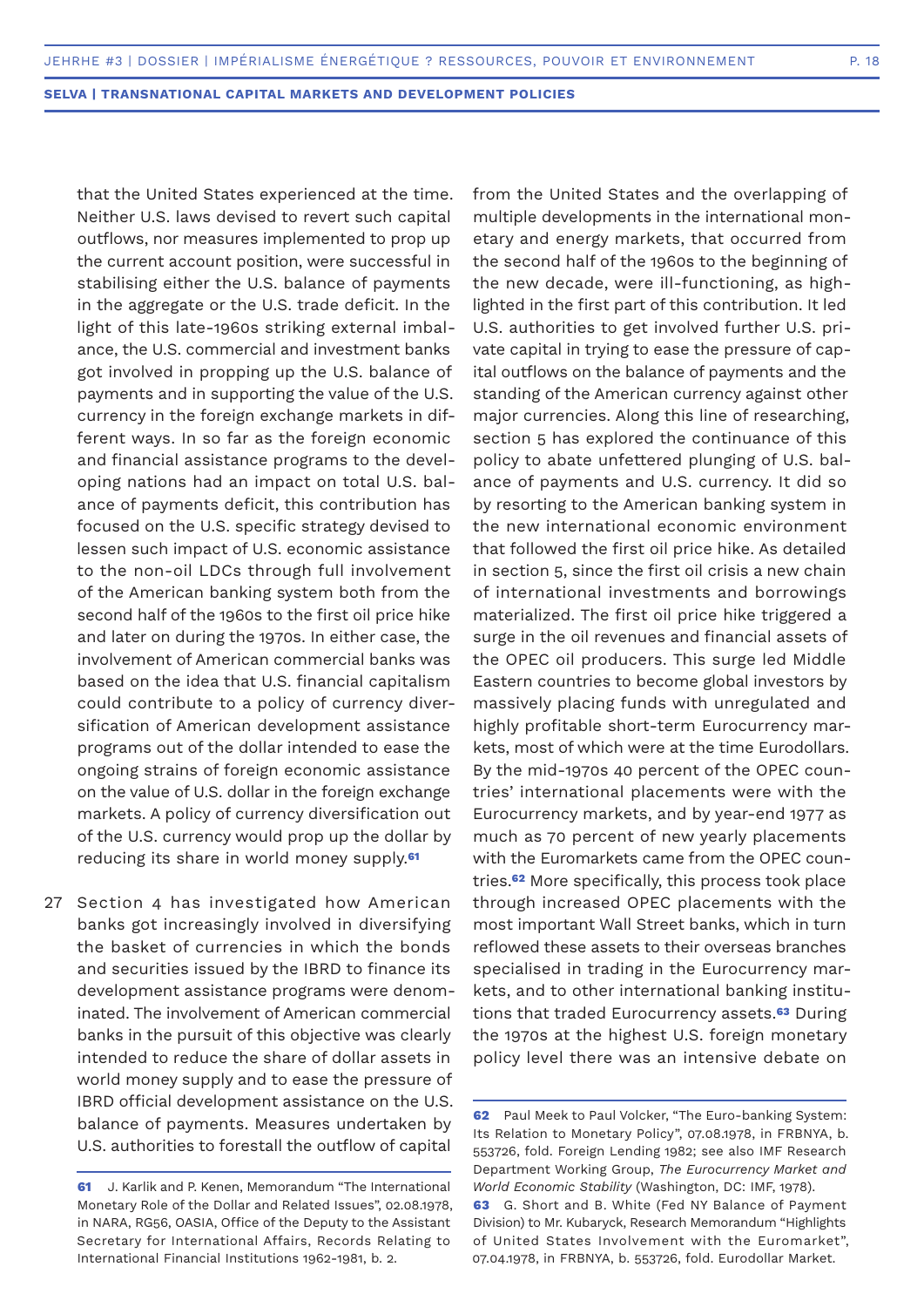whether or not the Eurodollars were resident dollars and contributed to money supply and inflation. This debate revolved around a dispute on the Eurodollar as a time deposit or demand deposit.**64** Notwithstanding these lengthy debates within the United States on whether or not the Eurodollars could be counted to measure U.S. money supply, since 1974 U.S. authorities relied on Eurodollar and other Eurocurrency markets traded by U.S. commercial banks as a way to finance the non-oil LDCs' pressing balance of payments deficit and import problems. The United States considered this way a strategy to continue development assistance without further straining the U.S. currency in the foreign exchange markets. All along the decade of the 1970s it was a widely-shared view among U.S. policymakers that U.S. commercial banks could play a critical role in putting Eurodollar and other Eurocurrency assets to finance the LDCs.**65** Therefore, dollar-denominated assets accrued to the OPEC countries after the first oil shock were deposited with the Eurocurrency markets. Then, these Eurocurrency assets were traded by the U.S. and other western commercial

and investment banks specialised in dealing Eurocurrencies to finance international lending to the non-oil LDCs struck the most by the 1975 recession in Europe on both their current account position and their foreign debt. Along this line of research, section 5 has reconstructed this new pattern of international investments and lending by also providing a quantitative assessment of lending patterns by the largest U.S. banks and other leading commercial banks from before the 1973 oil crisis to the following few years. The outcome is that after the first oil crisis American and European commercial and investment banks shifted their investment and lending activities from Europe and other developed markets to the developing world, and particularly to the Latin American non-oil LDCs. Over the following years and decade these nonoil LDCs suffered the most from the implication of the two oil crises in terms of balance of payments deficit and foreign debt. More specifically, this was the case for the hard currency requirements for import and export-financing that trapped Mexico, Brazil, and Argentina in the lost decade of the 1980s.

**<sup>64</sup>** A variety of archival sources track this debate: see for instance L.Goodman to Mr. Kubarych, Federal Reserve Bank of New York Research Memorandum "Eurodollar and the Money Supply", 10.01.1980, in NARA, RG56, OASIA, Office of the Deputy to the Assistant Secretary for International Affairs, Records Relating to International Financial Institutions 1961-1982, b. 8.

**<sup>65</sup>** A.Solomon (Undersecretary of the Treasury for Monetary Affairs), "Statement before the Subcommittees of the House Banking, Finance and Urban Affairs Committee", 12.07.1979, *US Department of the Treasury News.*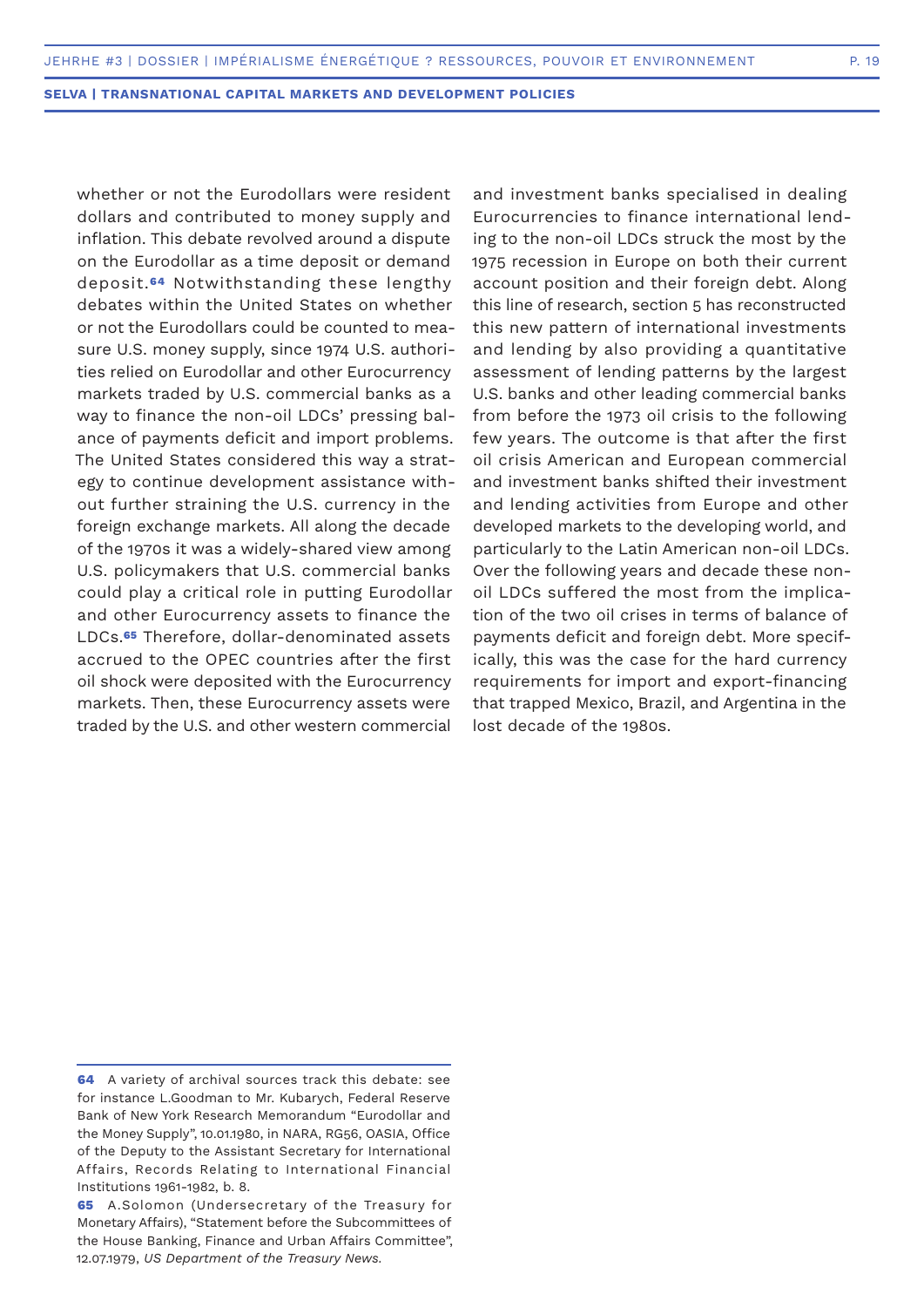### **Bibliographie**

#### **Altamura Carlo Edoardo**

*European Banks and the Rise of International Financ*e*. The Post Bretton Woods Era* (Abingdon-New York: Routledge, 2017).

#### **Alvarez Sebastian**

*Mexican Banks and Foreign Finance. From Internationalization to Financial Crisis, 1973-1982* (London: Palgrave Macmillan 2019).

#### **Babb Sarah**

*Behind the Development Banks. Washington Politics, World Poverty, and the Wealth of Nations* (Chicago-London: The University of Chicago Press, 2009).

#### **Bini Elisabetta, Garavini Giuliano and Romero Federico (eds.)**

*Oil Shock. The 1973 Crisis and Its Economic Legacy* (London: IB Tauris & Co, 2016).

#### **Bird Graham**

*The IMF and the Future. Issues and Options Facing the Fund* (London-New York: Routledge, 2003).

#### **Board of Governors of the Federal Reserve System**

*Annual Report 1972* (Washington, DC: Federal Reserve System, 1973).

*Annual Report 1974* (Washington, DC: Federal Reserve System 1975).

#### **Bordo Michael, James Harold**

"Reserves and Baskets", *National Bureau of Economic Research* (*NBER) Working Papers n° w17492*, 2011.

#### **Cline William R.**

*International Debt Reexamined* (Washington, DC: Institute for International Economics, 1995).

#### **Devlin Robert**

*Debt and Crisis in Latin America. The Supply Side of the Story* (Princeton, NJ: Princeton University Press, 2016 [1990]).

#### **de Beaufort Wijnholds Onno**

*Gold, Dollar and Watergate*. *How a Political and Economic Meltdown was Narrowly Avoided* (London: Palgrave Macmillan, 2015).

#### **Friedman Irving Sigmund**

*The Emerging Role of Private Banks in the Developing World* (New York: Citicorp, 1977).

#### **García Heras Raúl**

*El Fondo Monetario y el Banco Mundial en la Argentina. Populismo, Liberalismo y Finanzas Internacionales* (Buenos Aires: Ediciones Lumiére, 2008).

"Multilateral Loans, Banking Finance, and the Martinez de Hoz Plan in Argentina, 1976-1981", *Revista de Historia Económica- Journal of Iberian and Latin American Economic History*, vol. 36, n° 2, 2018, 215-240.

#### **Gilpin Robert**

*The Political Economy of International Relations* (Princeton, NJ: Princeton University Press, 1987).

#### **IMF Research Department Working Group**

*The Eurocurrency Market and World Economic Stability* (Washington, DC: IMF, 1978).

#### **James Harold**

*International Monetary Cooperation since Bretton Woods* (Washington, DC-New York-Oxford: IMF-Oxford University Press, 1996).

#### **Johnson Norris O.**

*Eurodollars in the New International Money Market* (New York: First National City Bank, 1964).

#### **Kapur Devesh, Lewis John P., Webb Richard**

*The World Bank: Its First Half Century. Vol. 1*: History (Washington Dc: Brookings Institution Press, 1997).

#### **Kedar Claudia**

*The International Monetary Fund and Latin America: The Argentine Puzzle in Context* (Philadelphia: Temple University Press, 2013).

"Salvador Allende and the International Monetary Fund 1970-1973: The *Depoliticisation* and *Technocratisation* of Cold War Relations", *Journal of Latin American Studies*, vol. 47, n° 4, 2015, 717-747.

"The World Bank Lending and non-Lending to Latin America: The Case of Argentina, 1971-1976", *Revista de Historia Económica-Journal of Iberian and Latin American Economic History ,* vol. 37, n° 1, 2019, 111-138.

#### **Kershaw Paul**

"Averting a Global Financial Crisis: The U.S., the IMF, and the Mexican Debt Crisis of 1976, *The International History Review*, vol. 40, n° 2, 2018, 292-314.

#### **Lessard Donald R., Williamson John**

*Financial Intermediation Beyond the Debt Crisis* (Washington, D.C.: Institute for International Economics, 1985).

*Financial Intermediation Beyond the Debt Crisis* (Washington, D.C.: Institute for International Economics, 1985)

#### **Locke Christopher G. , Ahmadi Esfahani Fredoun Z.**

"The origins of the International Debt Crisis", *Comparative Studies in Society and History,* vol. 40, n° 2, 1998, 223-246.

#### **Maier Charles S.**

"Malaise. The Crisis of Capitalism in the 1970s", *in* Niall Ferguson, Charles S. Maier, Erez Manela and Daniel J. Sargent (eds.), *The Shock of the Global. The 1970s in Perspective* (Cambridge, MA: Harvard University Press, 2010), 25-48 .